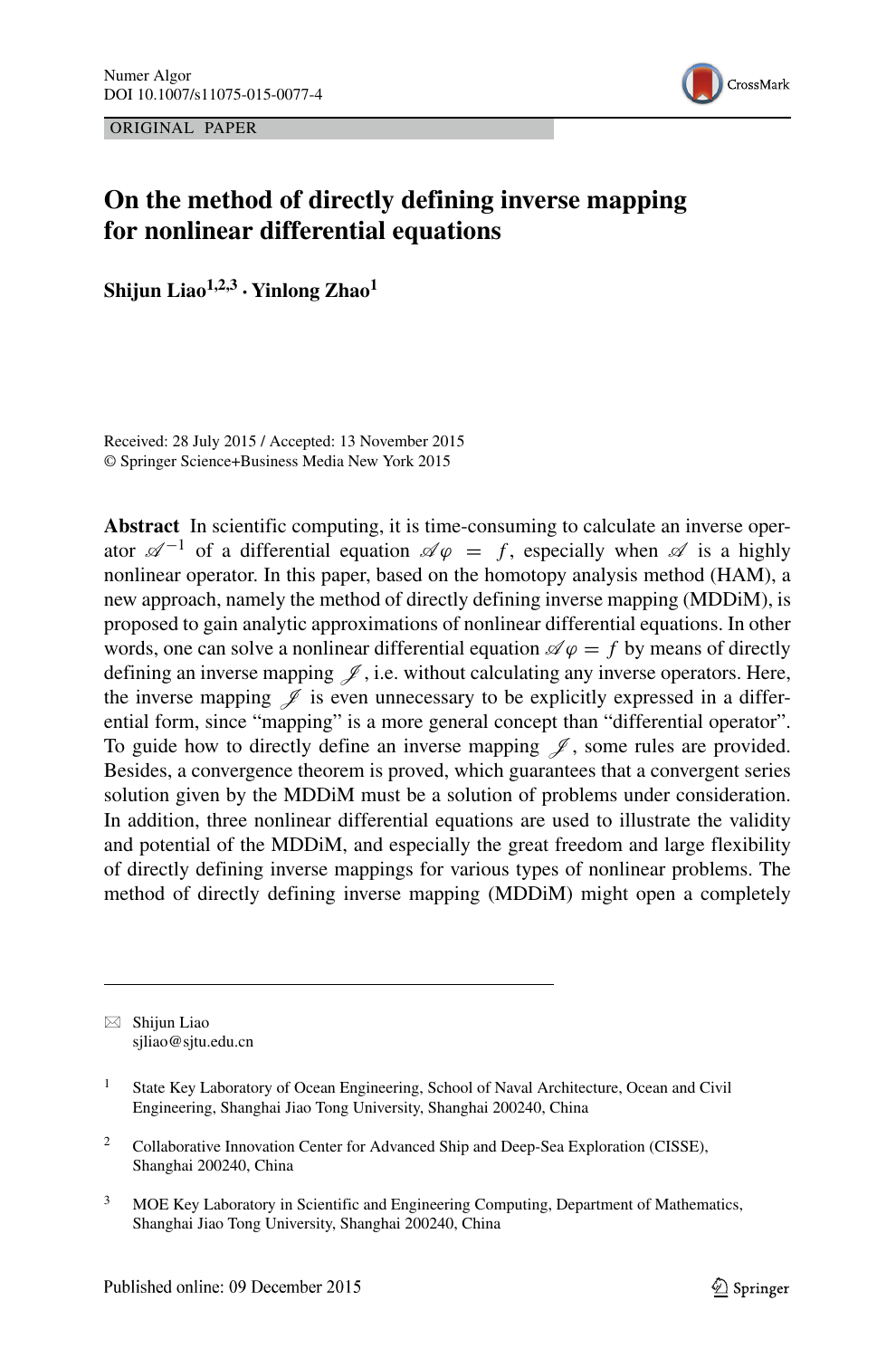new, more general way to solve nonlinear problems in science and engineering, which is fundamentally different from traditional methods.

**Keywords** Homotopy analysis method · Analytical approximation · Nonlinear differential equation · Direct definition of inverse mapping

### **1 Motivation**

For a differential equation  $\mathscr{A}\varphi = f$ , where  $\mathscr A$  is a differential operator and f is a known function, one can quickly gain its common solution  $u = \mathcal{A}^{-1}f$ , when the inverse operator  $\mathscr{A}^{-1}$  is known, or if it is easy to gain. Unfortunately, lots of CPU times (i.e. a large amount of money) are often consumed to calculate inverse operator  $\mathscr{A}^{-1}$  in general.

Can we solve nonlinear differential equations by means of directly defining an inverse mapping, i.e. without calculating any inverse operators? If so, lots of CPU time (and money) can be saved. This is the motivation of this work.

Traditionally, perturbation techniques [\[1\]](#page-30-0) are widely used to gain analytic approximations of a nonlinear differential equation  $\mathcal{A} \varphi = f$ . If there exists a small physical parameter  $\epsilon$ , and besides if the nonlinear operator  $\mathscr A$  contains a linear ones, i.e.  $\mathscr{A} = \mathscr{L} + \mathscr{N}$ , one can express

$$
\varphi = \varphi_0 + \varphi_1 \epsilon + \varphi_2 \epsilon^2 + \cdots
$$

and transfer the original nonlinear equation  $\mathscr{A} \varphi = f$  into an infinite number of linear sub-problms

$$
\mathscr{L}[\varphi_0]=f,\ \mathscr{L}[\varphi_m]=Q_m(\varphi_0,\varphi_1,\cdots,\varphi_{m-1}),\ \ m=1,2,3,\cdots,
$$

where  $Q_m$  is dependent upon the known terms  $\varphi_0, \varphi_1, \cdots, \varphi_{m-1}$  and thus is known. Note that these linear sub-problems have a *close* relationship with the original equation: they use the *same* linear operator  $\mathscr L$  that is the linear part of the original equation  $\mathcal{A} \varphi = f$ . In applied mathematics, there exist many methods that transfer a nonlinear problem into a series of linear sub-problems. Traditionally, these linear sub-problems often have rather close relationship with the original ones, but are often difficult to solve, because it is generally time-consuming to obtain an inverse operator even for a linear equation. Sometimes, the linear part even does *not* contain the highest order of derivatives so that the linear sub-problems become "singular" since there are more boundary/initial conditions. It is even worse, when  $\mathscr A$  does *not* contain any linear parts at all! This is mainly because perturbation techniques and other traditional analytic approximation methods can *not* provide us *freedom* to choose the related linear operators of linear sub-problems, which determine their equation-types.

Fortunately, we have such kind of freedom in the frame of the Homotopy Analysis Method (HAM)  $[2-6]$  $[2-6]$ , an analytic approximation technique for highly nonlinear problems. Based on homotopy, a basic concept in topology about continuous variation, the HAM can easily transfer a nonlinear equation into an infinite number of linear sub-problems. Compared to perturbation techniques and other traditional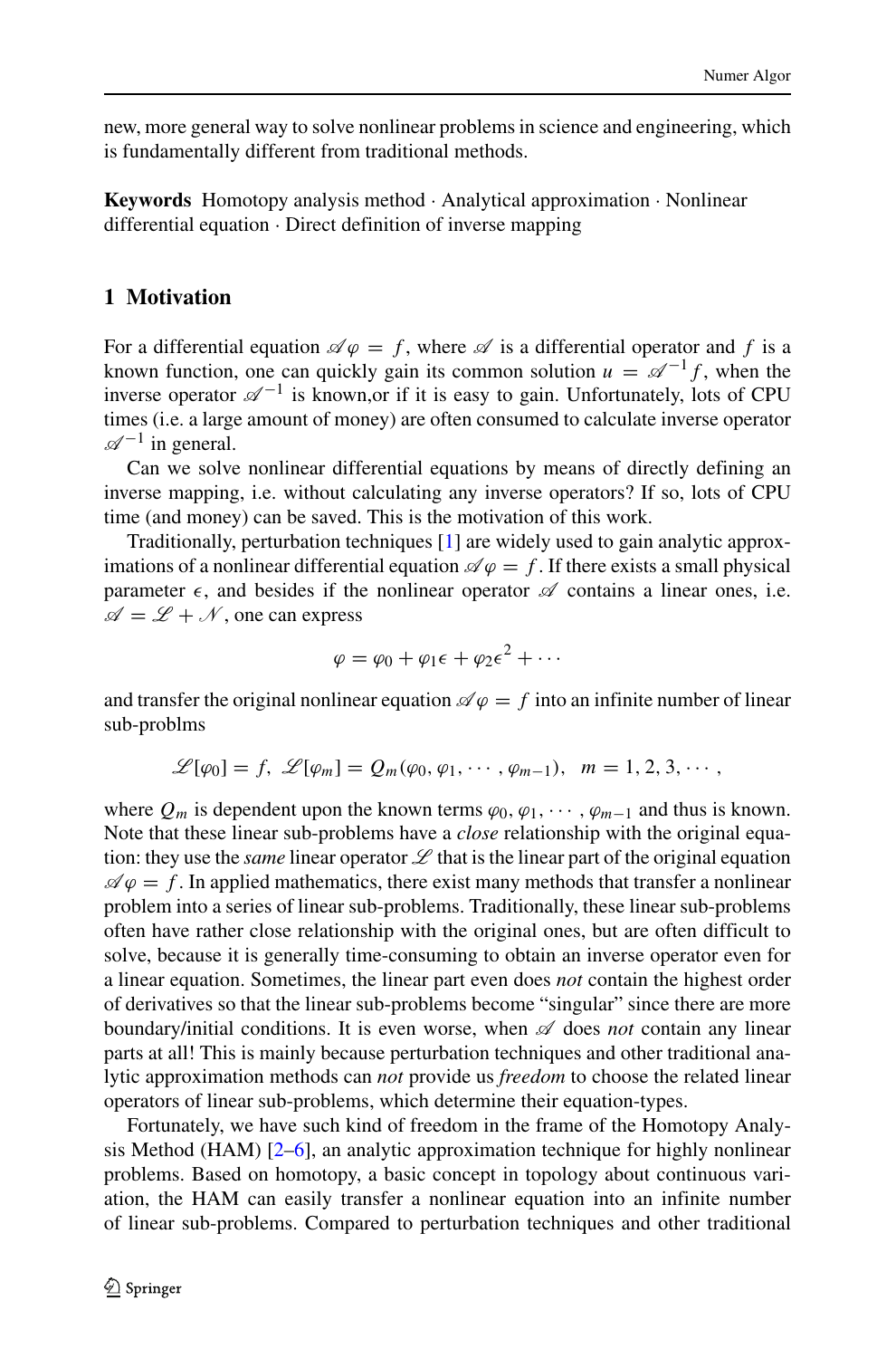analytic methods, the HAM has some advantages. First of all, the HAM can transfer a nonlinear problem into an infinite number of linear sub-problems *without* any small/large physical parameters. In other words, the HAM works even if there do *not* exist any small/large physical parameters in governing equations and initial/boundary conditions! Secondly, the HAM provides us great freedom to choose the equation-type of the linear sub-problems, i.e. the freedom to choose an auxiliary linear operator  $\mathscr L$  for linear sub-problems, even if the original nonlinear operator  $\mathscr A$ does *not* contain any linear parts, since we have great freedom in the frame of the HAM to construct different homotopies (or variations). Especially, unlike perturbation techniques and other analytic methods, the HAM provides us a convenient way to guarantee the convergence of solution series by means of introducing the so-called "convergence-control parameter" into the solution series. In addition, many traditional analytic approximation methods, such as the Adomian Decomposition Method [\[7\]](#page-30-3), Lyapunov's artificial small parameter method and so on, are only special cases of the HAM, as pointed out by Liao [\[3,](#page-30-4) [4\]](#page-30-5). Note that the so-called homotopy perturbation method (HPM) [\[8\]](#page-30-6) and variational iteration method (VIM) [\[9\]](#page-30-7) (both of them were proposed 7 years later than the HAM [\[2\]](#page-30-1)), are also special cases of the HAM, as pointed out by Sajid et al. [\[10\]](#page-30-8) and Van Gorder [\[11\]](#page-30-9). Even the famous Newton's iteration formula and Euler Transform can be derived in the frame of the HAM (see Chapters 2 and 5 of [\[4\]](#page-30-5)). So, the HAM has general meanings. With these advantages, the HAM has been widely applied to solve nonlinear problems in lots of fields [\[3–](#page-30-4)[6,](#page-30-2) [12–](#page-30-10)[22\]](#page-31-0). For example, the HAM was successfully applied to give, for the first time, the theoretical prediction of the so-called steady-state resonant waves (with time-independent spectrum) in deep and finite depth of water [\[23–](#page-31-1)[25\]](#page-31-2) for full wave equations, which were confirmed in 2015 by the physical experiments [\[26\]](#page-31-3). For details, please refer to Liao et al. [\[27\]](#page-31-4). This illustrates the potential and novelty of the HAM, since a truly new method should bring us something *new* and *different*!

Here, it should be emphasized that the HAM provides us great freedom to choose the equation-type and auxiliary linear operator  $\mathscr L$  of the linear sub-problems. Such kind of freedom is so large that, in the frame of the HAM, a 2nd-order Gelfand equation can be solved very easily by means of transferring it into an infinite number of 4th-order (two-dimensional) or 6th-order (three-dimensional) linear differential equations, and the convergent series solutions were in good agreement to numerical ones, as illustrated by Liao and Tan [\[28\]](#page-31-5). Note that it was traditionally believed that a 2nd-order differential equation could be replaced *only* by an infinite number of linear differential equations at the *same* order, if perturbation techniques [\[1\]](#page-30-0), Adomian Decomposition Method [\[7\]](#page-30-3) and other traditional methods are used. So, Liao and Tan's approach [\[28\]](#page-31-5) is difficult to understand from the traditional viewpoints, although it works quite well in practice. However, this simple example in [\[28\]](#page-31-5) reveals something novel and unusual of the HAM: the HAM can provide us freedom to directly define the auxiliary linear operator  $\mathscr L$  of linear sub-problems. Obviously, if we can transfer a nonlinear equation into an infinite number of linear sub-problems whose inverse linear operators are *known* or *directly defined*, it becomes straight-forward to solve the original nonlinear problem. This is indeed true: in this paper, we generalize the HAM-based analytic approach in [\[28\]](#page-31-5) and propose the "method of directly defining inverse operator" (MDDiM) in the frame of the HAM.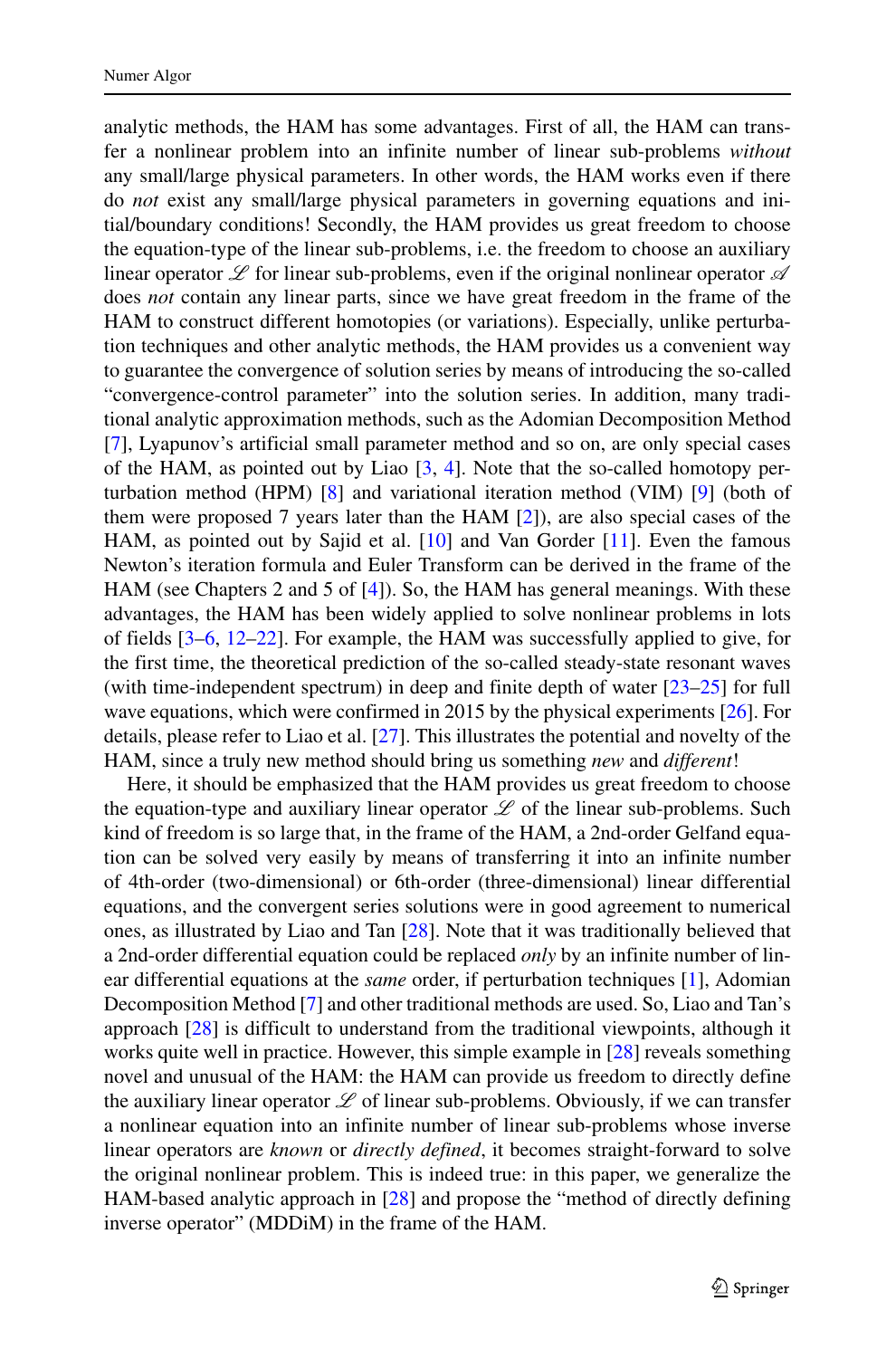Can we solve a nonlinear differential equation by means of *directly defining an inverse operator*? This is an open question up to now, to the best of our knowledge. A positive answer is given in the frame of the HAM [\[2–](#page-30-1)[6\]](#page-30-2) in this paper. The paper is organized as follows. In Section [2,](#page-3-0) the method of directly defining inverse mapping (MDDiM) and a theorem of convergence are briefly described. In Section [3,](#page-6-0) we give the detailed derivation of the MDDiM and prove the theorem of convergence mentioned in Section [2.](#page-3-0) In Section [4,](#page-13-0) three examples are used to illustrate how to apply the MDDiM to solve nonlinear differential equations. Some discussions and concluding remarks are given in Section [5.](#page-27-0)

### <span id="page-3-0"></span>**2 Method of directly defining inverse mapping (MDDiM)**

First of all, we briefly describe the basic ideas of the method of directly defining inverse mapping (MDDiM).

Let us consider a *n*th-order nonlinear differential equation

<span id="page-3-3"></span>
$$
\mathcal{N}[u(x)] = 0, \quad x \in \Omega,\tag{1}
$$

subject to the  $\mu$  linear boundary conditions

<span id="page-3-1"></span>
$$
\mathscr{B}_i[u] = \beta_i, \quad \text{at } x = \alpha_i, \quad i = 1, 2, 3, \cdots, \mu,
$$
 (2)

where  $u(x)$  is a unknown function, x is an independent-variable,  $\Omega$  is an interval of *x*, *N* denotes a nonlinear operator,  $\mathcal{B}_i$  is a linear operator,  $1 \leq \mu \leq n$  are positive integers,  $\alpha_i \in \Omega$  and  $\beta_i$  ( $1 \le i \le \mu$ ) are constants, respectively. Note that  $n = \mu$  for linear problems, but this is unnecessary for nonlinear ones.

Let

$$
S_{\infty} = {\varphi_1(x), \varphi_2(x), \cdots }
$$

denote a complete set of an infinite number of base functions that are *linearly independent*. All functions that are expressed by  $S_{\infty}$  form a set of functions, denoted by

<span id="page-3-2"></span>
$$
V = \left\{ \sum_{k=1}^{+\infty} a_k \varphi_k(x) \middle| a_k \in \mathbf{R} \right\},\tag{3}
$$

where  $a_k$  is a real number. Besides, let

$$
S^* = \big\{ \varphi_1(x), \varphi_2(x), \cdots, \varphi_\mu \big\}
$$

denote a set, consist of the first  $\mu$  simplest base functions of  $S_{\infty}$ . All functions that are expressed by *S*∗ form a set of functions, denoted by

<span id="page-3-4"></span>
$$
V^* = \left\{ \sum_{k=1}^{\mu} a_k \varphi_k(x) \middle| a_k \in \mathbf{R} \right\}.
$$
 (4)

Assume that  $u(x) \in V$  and the  $\mu$  unknown coefficients of the expression

$$
u^*(x) = \sum_{n=1}^{\mu} a_n \varphi(x) \in V^*
$$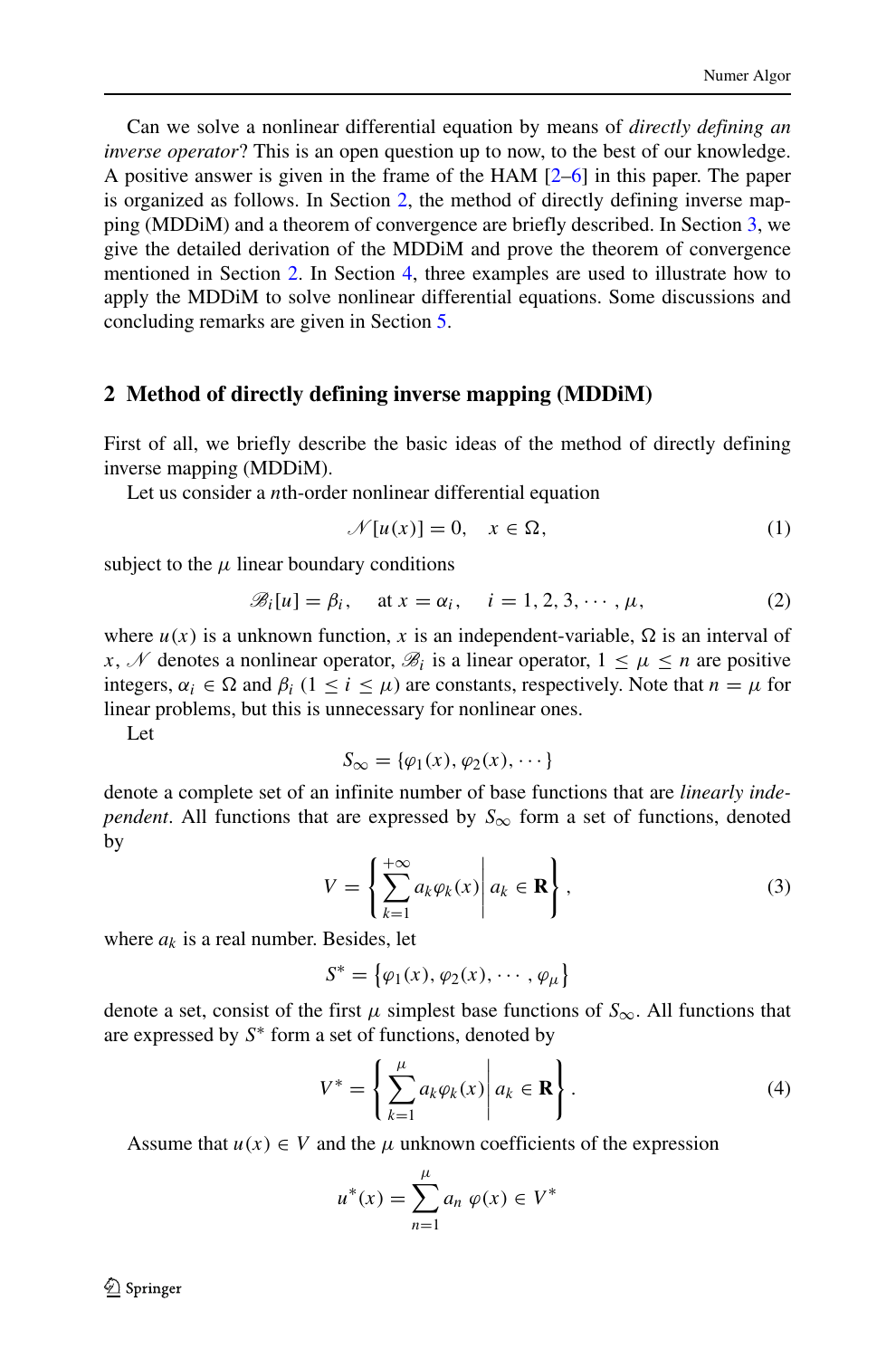can be uniquely determined by the  $\mu$  linear boundary conditions [\(2\)](#page-3-1), i.e.

$$
\mathscr{B}_i\left[\sum_{n=1}^{\mu}a_n\,\varphi(x)\right]=\beta_i,\quad \text{at } x=\alpha_i,\quad i=1,2,3,\cdots,\mu.
$$

Then, we define  $u^* \in V^*$  the primary solution. Write

<span id="page-4-2"></span>
$$
\hat{S} = \{ \varphi_{\mu+1}(x), \varphi_{\mu+2}(x), \cdots \}.
$$
 (5)

All functions that are expressed by  $\hat{S}$  form a set of functions, denoted by

<span id="page-4-6"></span>
$$
\hat{V} = \left\{ \sum_{k=\mu+1}^{+\infty} b_k \varphi_k(x) \middle| b_k \in \mathbf{R} \right\}.
$$
\n(6)

Obviously,  $V = \hat{V} \cup V^*$ . Similarly, let

$$
S_R = \{ \psi_1(x), \psi_2(x), \cdots \}
$$
 (7)

be an infinite set of base functions that are linearly independent, and all functions expressed by  $S_R$  form a set of functions, denoted by

<span id="page-4-3"></span>
$$
U = \left\{ \sum_{m=1}^{+\infty} c_m \psi_m(x) \, | c_m \in \mathbf{R} \right\}.
$$
 (8)

Assume that  $\mathcal{N}[u(x)] \in U$ , say, the nonlinear differential operator  $\mathcal N$  is a kind of mapping from *V* to *U*, i.e.  $\mathcal{N}: V \to U$ .

In the frame of the MDDiM, the series solution of  $u(x)$  is given by

<span id="page-4-4"></span>
$$
u(x) = u_0(x) + \sum_{k=1}^{+\infty} u_k(x),
$$
\n(9)

where  $u_0(x)$  is an *initial guess* that satisfies all linear boundary conditions [\(2\)](#page-3-1) and belongs to the set V, and besides we have great freedom to choose it. Here,  $u_k(x) \in V$ is given by

<span id="page-4-1"></span>
$$
u_k(x) = \chi_k \ u_{k-1}(x) + c_0 \ \mathcal{J} \left[ \delta_{k-1}(x) \right] + \sum_{n=1}^{\mu} a_{k,n} \varphi_n(x), \tag{10}
$$

with the definitions

<span id="page-4-0"></span>
$$
\delta_n(x) = \mathcal{D}_n \left\{ \mathcal{N} \left[ u_0(x) + \sum_{j=1}^{+\infty} u_j(x) \, q^j \right] \right\} \in U, \tag{11}
$$

and

<span id="page-4-5"></span>
$$
\chi_k = \begin{cases} 0, & k \le 1, \\ 1, & k > 1, \end{cases}
$$
 (12)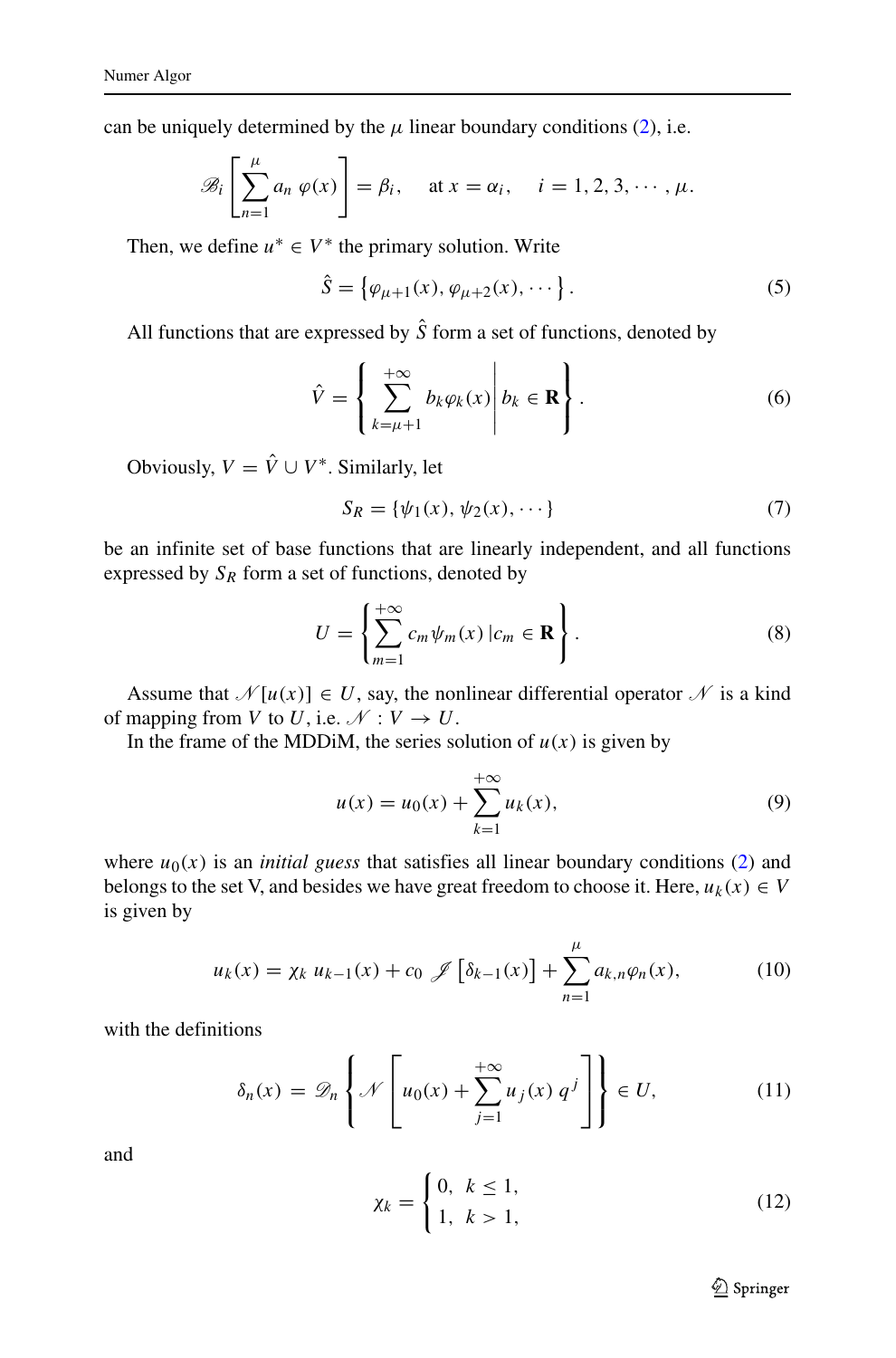where  $c_0$  is the so-called "convergence-control parameter", which we have great freedom to choose,  $\mathscr I$  is a directly defined inverse mapping, the operator  $\mathscr D_n$  is the so-called *n*th-order homotopy-derivative, defined by

<span id="page-5-0"></span>
$$
\mathscr{D}_n \phi = \frac{1}{n!} \left. \frac{\partial^n \phi}{\partial q^n} \right|_{q=0},\tag{13}
$$

whose properties were proved by Liao [\[29\]](#page-31-6) and are briefly listed in the Appendix of this paper. Note that we can define

$$
\hat{u}_k(x) = \chi_k u_{k-1}(x) + c_0 \mathcal{J} \left[ \delta_{k-1}(x) \right]
$$

as a special solution of  $u_k(x)$ , and

$$
u_k^*(x) = \sum_{i=1}^{\mu} a_{k,i} \varphi_i(x) \in V^*
$$

as a primary solution of  $u_k(x)$ , respectively. According to [\(13\)](#page-5-0),  $\delta_n$  defined by [\(11\)](#page-4-0) can be regarded as the coefficient of Maclaurin series of the governing equation with respect to the embedding parameter  $q \in [0, 1]$ , say,

$$
\mathcal{N}\left[\sum_{n=0}^{+\infty} u_n(x)q^n\right] = \sum_{n=0}^{+\infty} \delta_n(x) q^n.
$$
 (14)

This provides us a simple way to gain  $\delta_n$  (x) for  $n \geq 0$ .

In [\(10\)](#page-4-1), the unknown coefficients  $a_{i,k}$  ( $1 \le i \le \mu$ ) are determined by the  $\mu$ boundary conditions

<span id="page-5-1"></span>
$$
\mathscr{B}_i\left[u_k(x) - \chi_k u_{k-1}(x)\right] = c_i \Delta_{i,k-1}(x), \quad \text{at } x = \alpha_i, 1 \le i \le \mu,\tag{15}
$$

with the definition

$$
\Delta_{i,n}(x) = \mathscr{B}_i[u_n(x)] - (1 - \chi_{n+1})\beta_i, \qquad (16)
$$

where  $c_i$  ( $1 \le i \le \mu$ ) is the so-called "convergence-control parameters", which we have great freedom to choose.

In [\(10\)](#page-4-1),  $\mathscr J$  denotes a directly *defined* mapping from  $U \to V$ , with the following rules:

(I)  $\mathscr{J}$  is linear, i.e

$$
\forall \alpha, \beta \in \mathbf{R}, \forall x, y \in U, \mathcal{J}(\alpha x + \beta y) = \alpha \mathcal{J}(x) + \beta \mathcal{J}(y);
$$

(II)  $\mathscr{J}$  is injective, say, the kernel of  $\mathscr{J}$  is {0}, i.e

$$
\{x|x \in U, \mathscr{J}(x) = \mathbf{0}\} = \{\mathbf{0}\};
$$

- (III)  $\mathscr{J}[\delta_m(x)]$  contains each base function  $\varphi_i \in \hat{S}$  ( $\mu + 1 \le i < +\infty$ ) as  $m \to$  $+\infty$ :
- (IV)  $\mathscr{J}$  is finite, i.e. there exists such a finite constant *K* that for any  $\varphi \in V$  it holds

$$
\frac{||\mathscr{J}[\mathscr{N}[\varphi]]||}{||\varphi||}\leq K.
$$

Here, *V*,  $\hat{S}$ , *U* are defined by [\(3\)](#page-3-2), [\(5\)](#page-4-2) and [\(8\)](#page-4-3), respectively.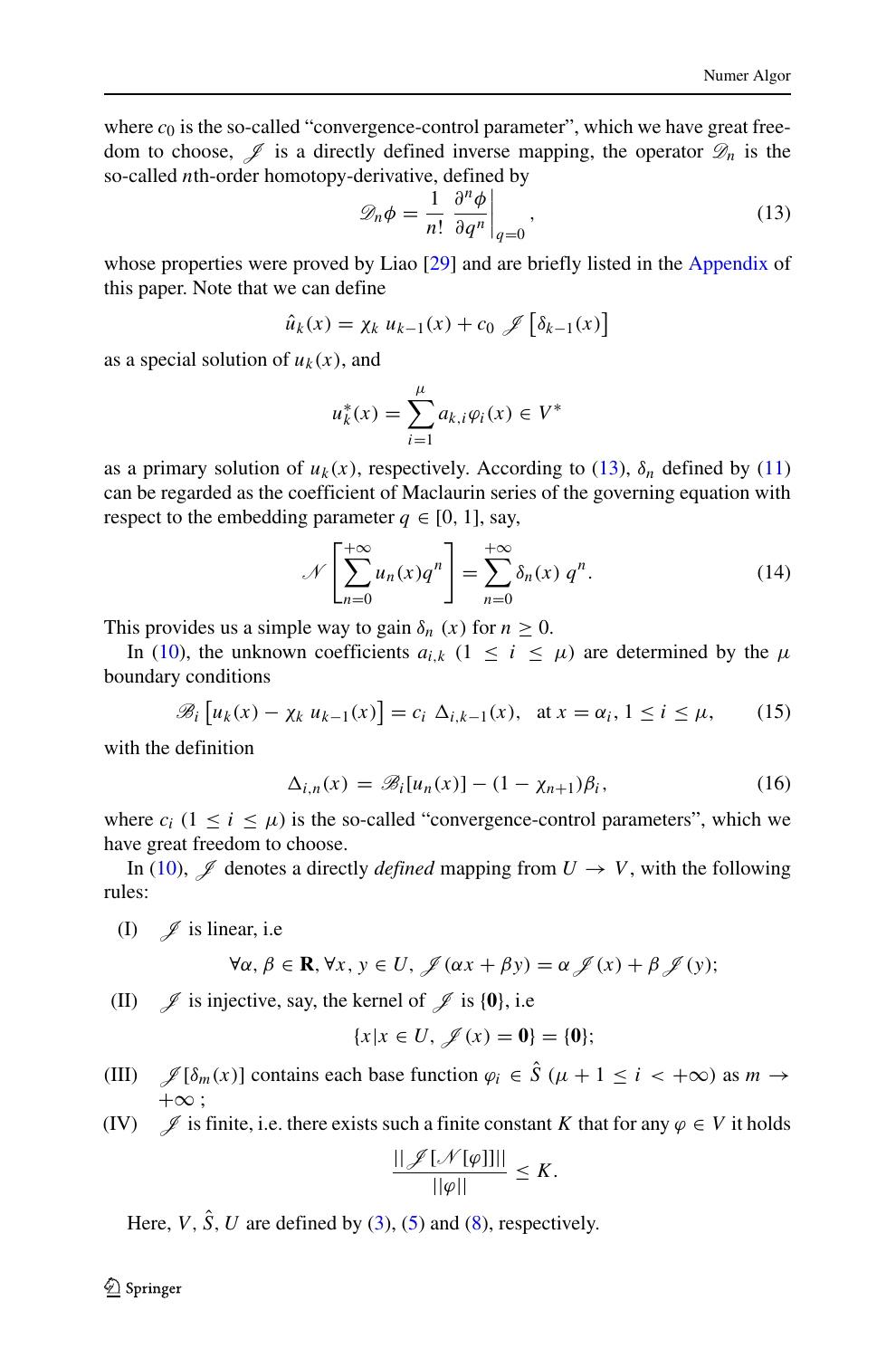It should be emphasized that there exist an auxiliary parameter  $c_0$  in [\(10\)](#page-4-1) and the  $\mu$  auxiliary parameters  $c_1, c_2, \dots, c_\mu$  in the boundary conditions [\(15\)](#page-5-1). All of them have no physical meanings, but in theory we have great freedom to choose their values. Mostly, if  $c_0$  and  $c_i$  ( $1 \le i \le \mu$ ) are properly chosen, we can guarantee the convergence of the series solution  $(9)$ , as illustrated later. This is the reason why we call  $c_0, c_1, c_2, \cdots, c_\mu$  "the convergence-control parameters".

In addition, the following theorem can be proved.

**Theorem of Convergence** If the convergence-control parameters  $c_0$ ,  $c_1$ ,  $\cdots$ ,  $c_u$  and *the directly defined inverse mapping*  $\mathcal J$  *are properly chosen so that the series* [\(9\)](#page-4-4) *is absolutely convergent, then it must be a solution of the original equation* [\(1\)](#page-3-3) *and* [\(2\)](#page-3-1)*.*

According to the above theorem, we only need choose proper mapping  $\mathscr J$  and proper convergence-control parameters  $c_0, c_1, c_2, \cdots, c_u$  so as to guarantee the convergence of solution series. The proof of this convergence theorem and the detailed derivation of the MDDiM will be given below.

#### <span id="page-6-0"></span>**3 The detailed derivations of MDDiM**

The above-mentioned MDDiM is based on the homotopy analysis method (HAM) [\[2](#page-30-1)[–6\]](#page-30-2), a analytic approximation technique for highly nonlinear differential equations.

The HAM is based on homotopy, a fundamental concept in topology, which describes a continuous variation (or deformation) between an initial guess and an exact solution of an equation. Without loss of generality, let us take the nonlinear dif-ferential equation [\(1\)](#page-3-3) and [\(2\)](#page-3-1) as an example. Let  $u_0(x)$  denote an initial guess of the solution  $u(x)$  that satisfies the  $\mu$  linear boundary conditions [\(2\)](#page-3-1) and belongs to the set V,  $c_0, c_1, c_2, \cdots, c_\mu$  are the  $(\mu + 1)$  non-zero auxiliary parameters without physical meanings (called "convergence-control parameters"),  $\mathscr{L}: V \to U$  is an auxiliary linear operator with the property  $\mathcal{L}[0] = 0$ , and  $q \in [0, 1]$  an embedding parameter of homotopy, respectively. To build a continuous variation (or deformation), denoted by  $\Phi(x; q)$ , from the initial guess  $u_0(x)$  to the exact solution  $u(x)$ , we construct the so-called zeroth-order deformation equation

<span id="page-6-1"></span>
$$
(1-q)\mathcal{L}[\Phi(x;q) - u_0(x)] = q c_0 \mathcal{N}[\Phi(x;q)], \quad q \in [0,1], \tag{17}
$$

subject to the  $\mu$  linear boundary conditions

<span id="page-6-2"></span>
$$
(1-q)\mathscr{B}_i\left[\Phi(x;q)-u_0(x)\right]=q\ c_i\ \{\mathscr{B}_i\left[\Phi(x;q)\right]-\beta_i\},\quad \text{at}\ x=\alpha_i,\tag{18}
$$

where  $1 \leq i \leq \mu$ . Obviously,  $\Phi(x; 0) = u_0(x)$  when  $q = 0$ , since  $\mathcal{L}[0] = 0$ . Besides,  $\Phi(x; 1) = u(x)$  when  $q = 1$ , since  $c_i \neq 0$  for  $0 \leq i \leq \mu$ . In other words, [\(17\)](#page-6-1) and [\(18\)](#page-6-2) define a continuous variation  $\Phi(x; q)$  from the initial guess  $u_0(x)$  to the solution  $u(x)$  of the original equations [\(1\)](#page-3-3) and [\(2\)](#page-3-1), as the homotopy parameter *q*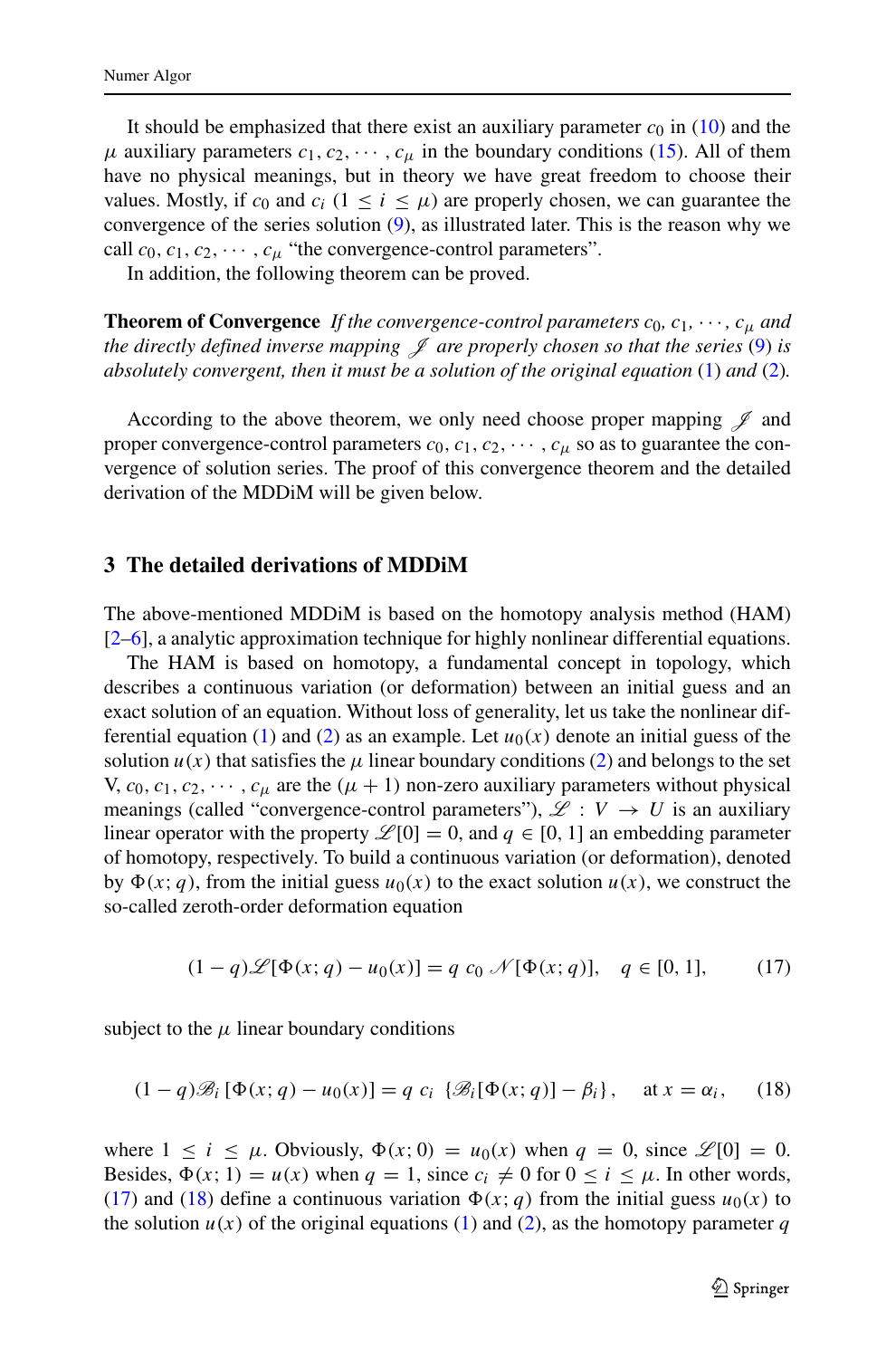increases from 0 to 1. Assuming that the solution  $\Phi(x; q)$  is *analytic* at  $q = 0$ , the Maclaurin series of  $\Phi(x; q)$  with respect to *q* reads

<span id="page-7-2"></span>
$$
\Phi(x; q) = u_0(x) + \sum_{k=1}^{+\infty} u_k(x) q^k,
$$
\n(19)

where

$$
u_k(x) = \frac{1}{k!} \frac{\partial^k \Phi(x; q)}{\partial q^k} \bigg|_{q=0} = \mathscr{D}_k(\Phi). \tag{20}
$$

Here,  $\mathscr{D}_k$  is called the *k*th-order homotopy-derivative operator, defined by [\(13\)](#page-5-0). For properties and theorems about  $\mathcal{D}_k$  in details, please refer to [\[29\]](#page-31-6) and Section [4.2](#page-18-0) of Liao's book  $[4]$ .

Applying the *k*th-order homotopy-derivative operator  $\mathcal{D}_k$  to both sides of the zeroth-order deformation equations [\(17\)](#page-6-1) and [\(18\)](#page-6-2), it is straightforward to obtain the *k*th-order deformation equation

<span id="page-7-0"></span>
$$
\mathcal{L}[u_k(x) - \chi_k u_{k-1}(x)] = c_0 \delta_{k-1}(x), \ k \ge 1
$$
 (21)

subject to the  $\mu$  linear boundary conditions

<span id="page-7-1"></span>
$$
\mathscr{B}_i\left[u_k(x) - \chi_k u_{k-1}(x)\right] = c_i \Delta_{i,k-1}(x), \quad \text{at } x = \alpha_i, \ 1 \le i \le \mu,\tag{22}
$$

where  $\chi_n$  is defined by [\(12\)](#page-4-5), and

$$
\delta_n(x) = \mathcal{D}_n\{\mathcal{N}[\Phi(x; q)]\},\tag{23}
$$

$$
\Delta_{i,n}(x) = \mathscr{D}_n \left\{ \mathscr{B}_i[\Phi(x;q)] - \beta_i \right\} = \mathscr{B}_i[u_n(x)] - (1 - \chi_{n+1})\beta_i. \tag{24}
$$

Note that  $\delta_{k-1}(x)$  and  $\Delta_{i,k-1}(x)$  are only dependent upon  $u_0(x), \dots, u_{k-1}(x)$  and thus are *known* for the unknown term  $u_k(x)$ . So,  $u_k(x)$  is determined by the *linear* differential equation  $(21)$  with the  $\mu$  *linear* boundary conditions  $(22)$ .

It should be emphasized here that, in the frame of the HAM, one has great *freedom* to choose the auxiliary linear operator  $\mathscr{L}$ , the initial guess  $u_0(x)$ , and especially the so-called convergence-control parameters  $c_0$  and  $c_1, c_2, \cdots, c_u$ , as pointed out by Liao [\[28\]](#page-31-5). Assuming that all of them are *properly* chosen so that the Maclaurin series  $(19)$  converges at  $q = 1$ , one gets the series solution

$$
u(x) = u_0(x) + \sum_{k=1}^{+\infty} u_k(x).
$$
 (25)

The *m*th-order approximation of  $u(x)$  reads

$$
u(x) \approx u_0(x) + \sum_{k=1}^{m} u_k(x).
$$
 (26)

Thus, in essence, the HAM transfers a nonlinear problem into an infinite number of linear sub-problems. However, unlike perturbation methods [\[1\]](#page-30-0), we do *not* need any small/large *physical* parameters at all in the frame of the HAM for such kind of transformation. In addition, unlike perturbation methods [\[1\]](#page-30-0), we have now great freedom to choose the auxiliary linear operator  $\mathscr L$ . More importantly, the so-called "convergence-control parameters"  $c_0$  and  $c_1, c_2, \cdots, c_\mu$  provide a convenient way to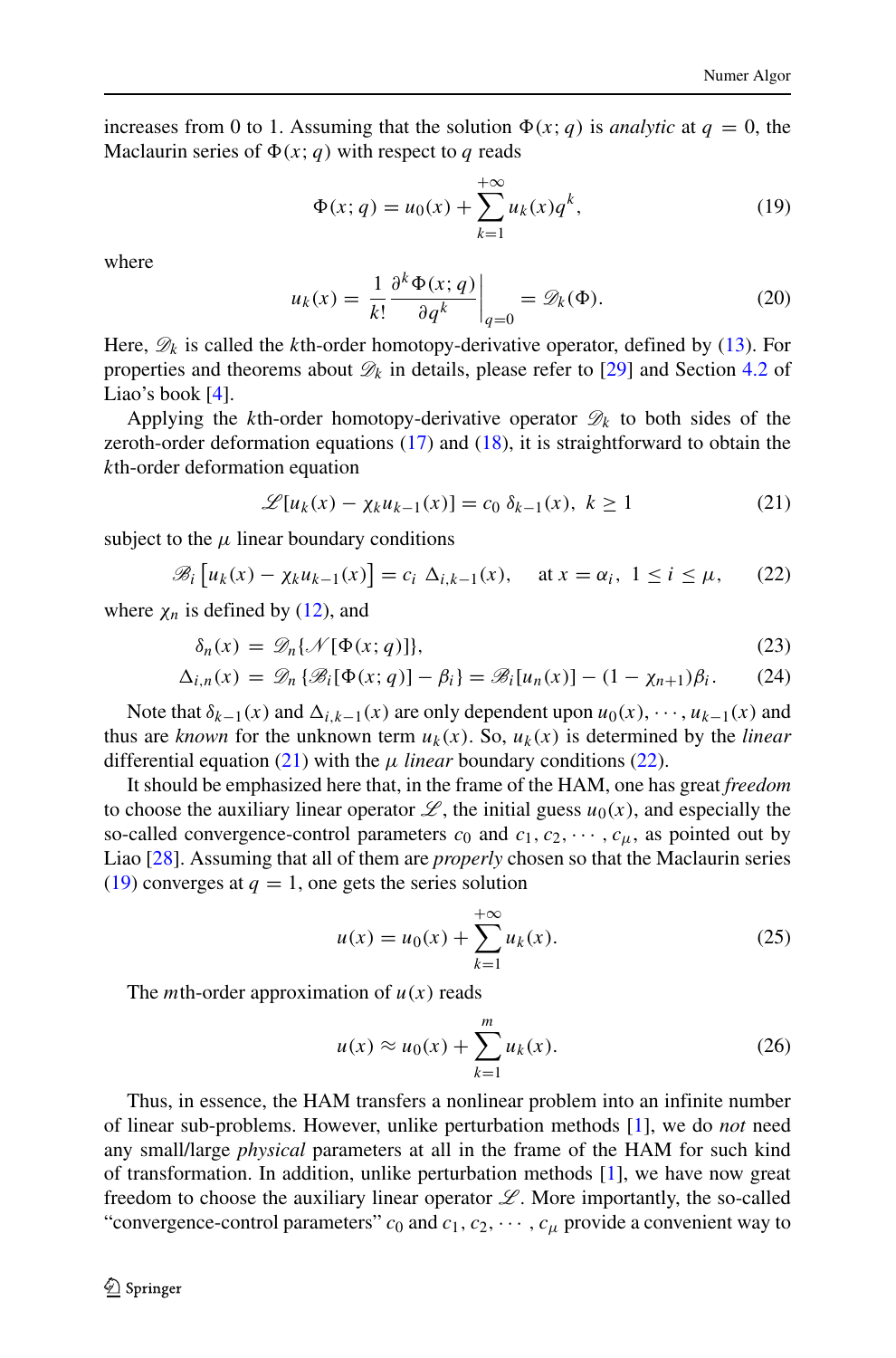guarantee the convergence of the solution series, as illustrated by lots of successful applications of the HAM [\[3–](#page-30-4)[6\]](#page-30-2).

### **3.1 Normal strategy of the HAM**

In the frame of the HAM, normally, one often *chooses* such a proper auxiliary linear operator  $\mathscr L$  that the linear high-order deformation equations [\(21\)](#page-7-0) and [\(22\)](#page-7-1) are *easy* to solve, and besides that the convergence of the solution series is guaranted by means of choosing proper convergence-control parameters  $c_0$  and  $c_1, c_2, \cdots, c_\mu$ . This is mainly because we have great *freedom* to choose  $\mathscr L$  and the convergence-control parameters in the frame of the HAM. This is completely different from perturbation techniques. To guide how to choose  $\mathcal{L}$ , Liao [\[3,](#page-30-4) [4\]](#page-30-5) suggested a few rules described below.

Assume that

$$
u(x) = \sum_{m=1}^{+\infty} b_m \varphi_m(x) \in V,
$$
 (27)

where *V* is defined by [\(3\)](#page-3-2). We call it "the solution expression" of  $u(x)$ , which plays an important role in the normal frame of the HAM. Unlike perturbation methods, the solution expression is the starting point of the HAM, since it greatly influences the choice of the auxiliary linear operator  $\mathscr{L}$ . As suggested by Liao [\[3,](#page-30-4) [4\]](#page-30-5),  $\mathscr{L}$  should be chosen in such a way that

- (a) there exists a unique solution  $u_k(x)$  of the *k*th-order deformation equation (*Rule of Solution Existence*);
- (b)  $u_k(x) \in V$  (*Rule of Solution Expression*);
- $(c) \quad \sum_{ }^{ + \infty}$ *k*=0 *uk(x)* contains all base functions. (*Rule of Completeness*).

In addition, due to the Rule of Solution Existence,  $\mathscr L$  should be chosen in such a way that it holds

$$
\mathscr{L}[\varphi_i(x)] = 0, \quad \forall \varphi_i(x) \in V^*, \quad 1 \le i \le \mu,
$$
\n<sup>(28)</sup>

and

$$
\mathscr{L}[\varphi_i(x)] \neq 0, \quad \forall \varphi_i(x) \in \hat{V}, \quad i > \mu,
$$
\n
$$
(29)
$$

where  $V^*$  and  $\hat{V}$  are defined by [\(4\)](#page-3-4) and [\(6\)](#page-4-6), respectively, since there exist the  $\mu$  linear boundary conditions [\(2\)](#page-3-1). In other words,  $\varphi_i \in V^*$ , here  $1 \le i \le \mu$ , is a primary solution of  $\mathscr{L}[u(x)] = 0$ . Let  $\mathscr{L}^{-1} : U \to \hat{V}$  denote the inverse operator of  $\mathscr{L}$ , where *U* and  $\hat{V}$  are defined by [\(8\)](#page-4-3) and [\(6\)](#page-4-6), respectively. We have the common solution

$$
u_k(x) = \chi_k u_{k-1}(x) + c_0 \mathcal{L}^{-1}[\delta_{k-1}(x)] + \sum_{i=1}^{\mu} a_{k,i} \varphi_i(x)
$$
(30)

of the high-order deformation equation [\(21\)](#page-7-0), where the unknown coefficients  $a_{k,i}$  $(1 \le i \le \mu)$  are uniquely determined by the  $\mu$  linear boundary conditions [\(22\)](#page-7-1).

In practice, the key of this normal strategy of the HAM is to gain the inverse operator L <sup>−</sup><sup>1</sup> of the auxiliary linear operator L . Unfortunately, it is often *time-consuming*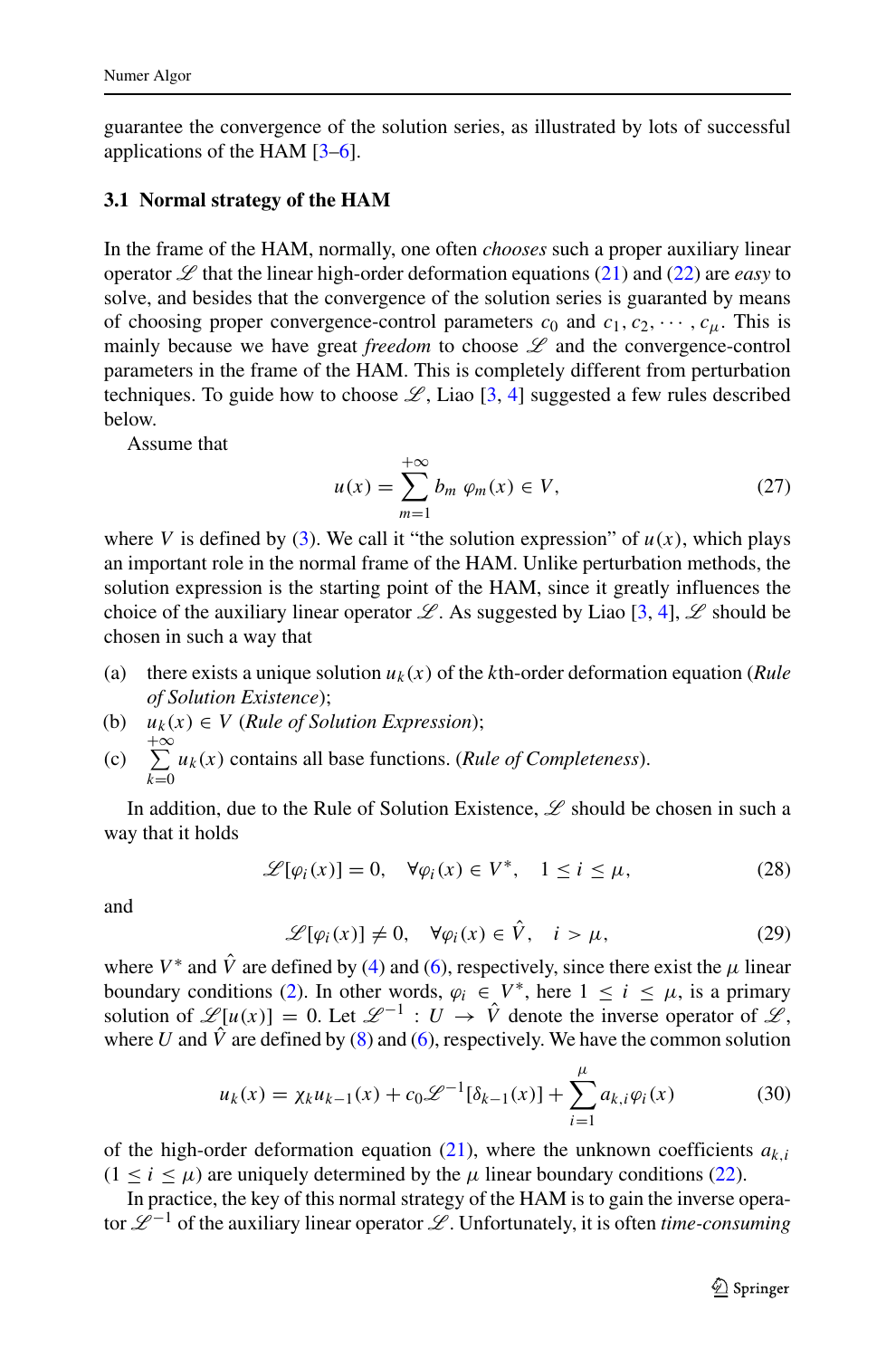to gain an inverse operator  $\mathcal{L}^{-1}$  of a differential equation, unless the linear operator  $\mathscr L$  is simple enough. Due to this restriction, we often had to choose simple auxiliary linear operators  $\mathscr L$  in the frame of the HAM. This widely restricts applications of the HAM. To overcome this limitations, a new strategy of the HAM is suggested below.

#### **3.2 New strategy of the HAM**

Write  $\mathcal{J} = \mathcal{L}^{-1} : U \to \hat{V}$ , which is an inverse linear operator of  $\mathcal{L}$ . It should be emphasized that, in the frame of the HAM, we have great *freedom* to choose  $L$ . In theory, it means that we have great *freedom* to *directly* choose  $\mathcal{L}^{-1}$ , i.e. we also have great freedom to *define*  $\mathscr{J}: U \to \hat{V}$ , *directly*, without choosing the auxiliary linear operator  $\mathscr L$  at all!

Then, the solution  $u_k(x)$  of  $(21)$  reads

<span id="page-9-0"></span>
$$
u_k(x) = \chi_k u_{k-1}(x) + c_0 \mathcal{J}[\delta_{k-1}(x)] + \sum_{i=1}^{\mu} a_{k,i} \varphi_i(x), \tag{31}
$$

where

$$
\hat{u}_k(x) = \chi_k u_{k-1}(x) + c_0 \mathcal{J}[\delta_{k-1}(x)]
$$

is a special solution of  $u_k(x)$ ,

$$
u_k^*(x) = \sum_{i=1}^{\mu} a_{k,i} \varphi_i(x)
$$

is a primary solution of  $u_k(x)$ , and  $a_{k,1}, a_{k,2}, \ldots, a_{k,\mu}$  are constants to be uniquely determined by the  $\mu$  linear boundary condition [\(22\)](#page-7-1), respectively. Here, it should be emphasized that, according to [\(31\)](#page-9-0), it is *unnecessary* to know the specific form of the auxiliary linear operator  $\mathscr{L}: V \to U$ , since the inverse operator  $\mathscr{L}: U \to V$  is *defined* directly. In this way, it is unnecessary to spend any CPU times to calculate the inverse operator  $\mathscr{J}$ , since it is known now!

The new strategy of the HAM is fundamentally different from the normal ones. In the normal HAM, one should first choose (or define) a proper (but simple enough) auxiliary linear operator  $\mathscr{L}$ , then solve the linear high-order deformation equa-tion [\(21\)](#page-7-0), say, find out its inverse operator  $\mathscr{J} = \mathscr{L}^{-1}$  by means of spending lots of CPU times. This is often *time-consuming* and sometimes even *impossible*, especially when  $L$  is complicated. However, using the new strategy of the HAM, one can neglect the auxiliary linear operator  $L$  completely, but *define* the inverse linear operator  $\mathcal{J} = \mathcal{L}^{-1}$  *directly*! In this way, the high-order deformation equation can be quickly solved, since it is *unnecessary* to calculate the inverse operator  $\mathcal{L}^{-1}$ at all!

It should be emphasized that it is the HAM that provides us great freedom to choose the auxiliary linear operator  $\mathscr{L}$ , so that we further have the great freedom to *directly define* its inverse operator  $\mathcal{J} = \mathcal{L}^{-1}$ . For simplicity, we call this approach "the method of directly defining inverse mapping" (MDDiM).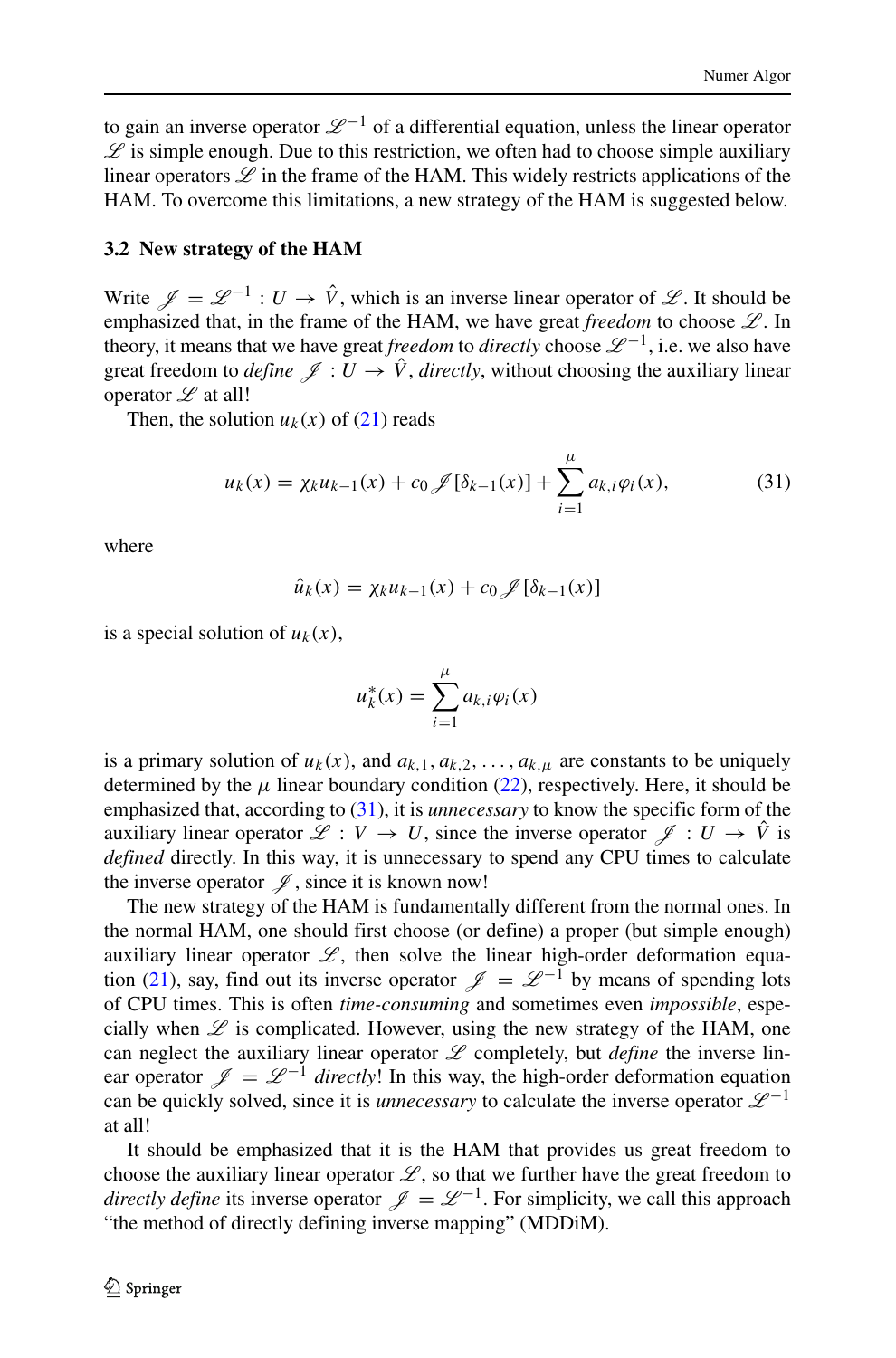### **3.3** Some rules of directly defining the inverse mapping  $\mathscr J$

Like the normal strategy of the HAM, the initial guess  $u_0(x)$ , the primary solutions and the inverse operator  $\mathscr I$  should be chosen in such a way that

- (A) there exists a unique solution  $u_k(x)$  of the *k*th-order deformation equation (*Rule of Solution Existence*);
- (B)  $u_k(x) \in V$  (*Rule of Solution Expression*);
- $(C) \quad \sum^{+\infty}$ *k*=0 *uk(x)* contains all base functions (*Rule of Completeness*).

First of all, to obey the "Rule of Solution Expression", we should choose an initial guess  $u_0(x) \in V$ . Since we have great freedom to choose  $u_0(x)$  in the frame of the HAM, we can choose

$$
u_0(x) = \sum_{i=1}^{\mu} a_{0,i} \varphi_i(x) \in V^*,
$$

where  $V^*$  is defined by [\(4\)](#page-3-4), and the coefficients  $a_{0,i}$  ( $1 \le i \le \mu$ ) are determined by the linear boundary conditions [\(2\)](#page-3-1).

Secondly, since the linear differential equation  $(21)$  has the  $\mu$  linear boundary con-ditions [\(22\)](#page-7-1), the new strategy should provide the  $\mu$  primary solutions of it. Obviously, to obey "the Rule of Solution Expression", each primary solution *u*∗ *<sup>k</sup> (x)* must belong to *V* ∗. Thus, we *directly define* the primary solution

$$
u_k^*(x) = \sum_{i=1}^{\mu} a_{k,i} \varphi_i(x) \in V^*,
$$

where  $a_{k,i}$  are the unknown constants, which can be determined by the linear boundary conditions [\(22\)](#page-7-1).

Thirdly, to obey the "Rule of Solution Expression", we should have

$$
\delta_{k-1}(x) \in U, \mathscr{J}[\delta_{k-1}(x)] \in \hat{V},
$$

for  $k \ge 1$ , and the special solution  $\hat{u}_k(x)$  must belong to V, i.e.

$$
\hat{u}_k(x) = \chi_k u_{k-1}(x) + c_0 \mathcal{J}[\delta_{k-1}(x)] \in V.
$$

In other words,  $\mathscr I$  should be a mapping from *U* to  $\hat V$ . In addition, to obey the "Rule of Completeness",  $\sum_{ }^{ + \infty}$  $\sum_{k=0} u_k(x)$  must contain all base functions  $\varphi_m \in S_\infty$ ,  $m = 1, 2, 3, \dots, +\infty$ . Therefore,  $\mathcal{J}[\delta_k(x)]$  as  $k \to \infty$  should contain all elements  $\varphi_i$  ( $i \geq \mu + 1$ ) of the set  $\hat{S}$ , where  $\hat{S}$  is defined by [\(5\)](#page-4-2).

In addition, since the high-order deformation equation  $(21)$  is linear, the inverse operator  $\mathscr I$  must be linear, too. Besides, to guarantee the uniqueness of the solution,  $\mathscr J$  must be injective. Furthermore, the mapping of the inverse operator  $\mathscr J$  should be finite.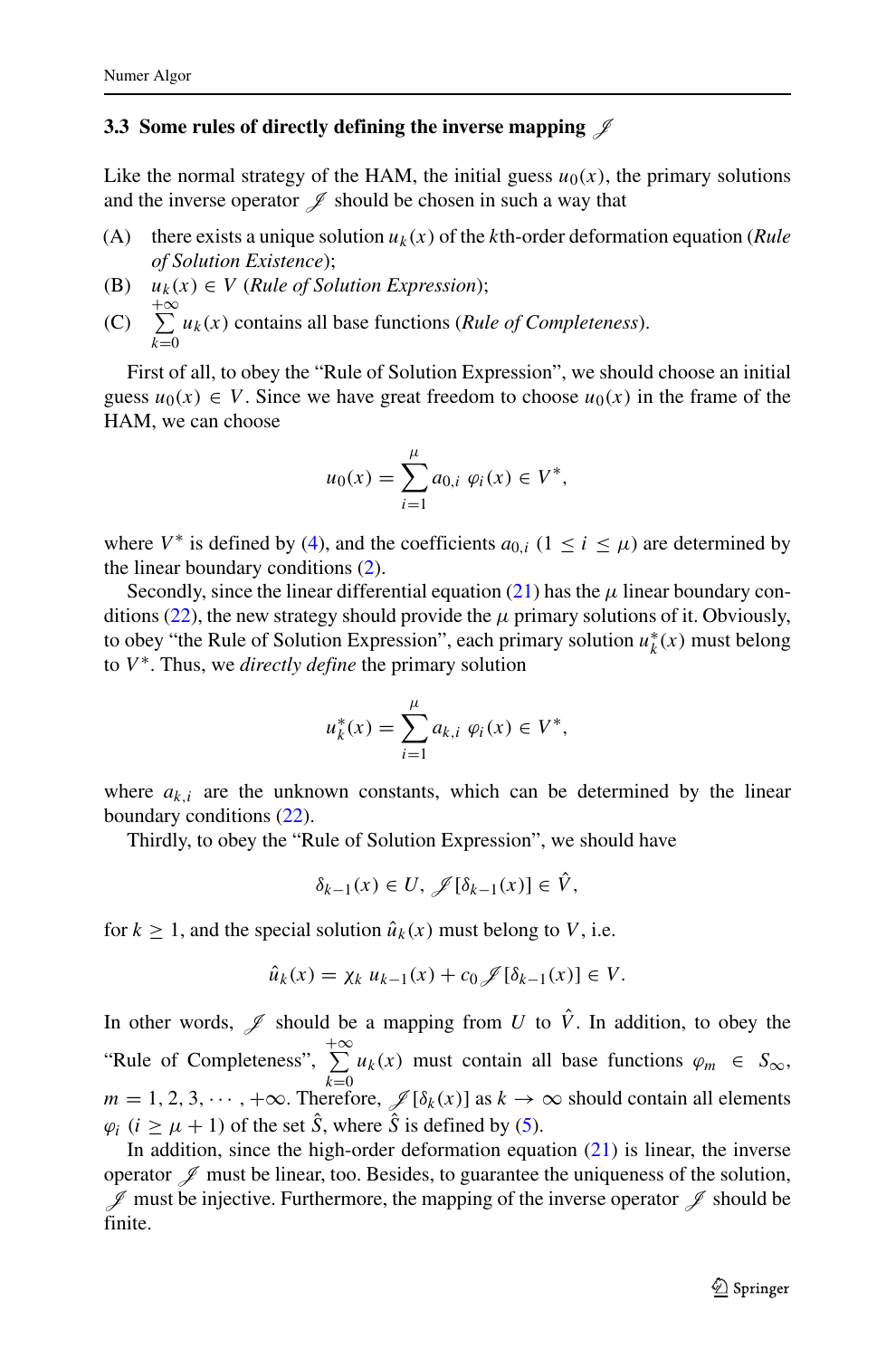Therefore, the inverse operator  $\mathscr{J}: U \to \hat{V}$  should be defined according to the following rules:

(I)  $\mathscr{J}$  is linear, i.e

$$
\forall \alpha, \beta \in \mathbf{R}, \forall x, y \in U, \mathcal{J}(\alpha x + \beta y) = \alpha \mathcal{J}(x) + \beta \mathcal{J}(y);
$$

(II)  $\mathscr{J}$  is injective, say, the kernel of  $\mathscr{J}$  is {0}, i.e

$$
\{x|x \in U, \mathscr{J}(x) = \mathbf{0}\} = \{\mathbf{0}\};
$$

(III)  $\mathscr{J}[\delta_m(x)]$  as  $m \to +\infty$  contains all base functions  $\varphi_i \in \hat{S}$  ( $i \ge \mu + 1$ );<br>(IV)  $\mathscr{J}$  is finite, i.e. there exists such a finite constant K that for any  $\varphi \in V$  it l

 $\mathscr{I}$  is finite, i.e. there exists such a finite constant *K* that for any  $\varphi \in V$  it holds

$$
\frac{||\mathscr{J}[\mathscr{N}[\varphi]]||}{||\varphi||}\leq K.
$$

Therefore, using the new strategy of the HAM, the common solution  $u_k(x)$  of the *k*th-order deformation equation [\(21\)](#page-7-0) is the sum of the special solution  $\hat{u}_k(x)$  and the primary solution  $u_k^*(x)$ , expressed by

$$
u_k(x) = \chi_k u_{k-1}(x) + c_0 \mathcal{J}[\delta_{k-1}(x)] + \sum_{i=1}^{\mu} a_{k,i} \varphi_i(x), \tag{32}
$$

where the constants  $a_{k,i}$  ( $1 \le i \le \mu$ ) is uniquely determined by the  $\mu$  linear boundary conditions [\(22\)](#page-7-1). We call this new strategy "the method of directly defining inverse mapping" (MDDiM).

This is a new strategy to solve differential equation, since we completely *neglect* the auxiliary linear operator  $\mathscr L$  itself, but *directly define* its inverse operator  $\mathscr I$  using the above rules I - IV. In this way, we could overcome the restrictions and limitations of traditional approaches for differential equations! So, the MDDiM might open a new way for solving nonlinear differential equations.

#### **3.4 Proof of the convergence theorem**

It is generally proved [\[3,](#page-30-4) [4\]](#page-30-5) in the frame of the HAM that, if a series solution given by the HAM is absolutely convergent, it must be one solution of original nonlinear equation under consideration. Since the above-mentioned "method of direct defining inverse mapping" (MDDiM) is based on the HAM, one can prove the convergence theorem in a rather similar way.

Since  $\mathscr{J}: U \to \hat{V}$  is injective and linear, its inverse operator  $\mathscr{L}: \hat{V} \to U$ certainly exists (although we do not know its explicit form) and linear, say,

(i)  $\mathscr{L}$  is linear, i.e

$$
\forall \alpha, \beta \in \mathbf{R}, \forall x, y \in V, \mathcal{L}(\alpha x + \beta y) = \alpha \mathcal{L}(x) + \beta \mathcal{L}(y);
$$

(ii) the composition map  $\mathscr L \circ \mathscr J$  is the identity in U, i.e

$$
\forall x \in U, \mathscr{L} \circ \mathscr{J}[x] = x;
$$

(iii)  $\mathscr{L}[0] = 0$ , since  $\mathscr{L}$  is injective from  $\hat{V} \to U$ ,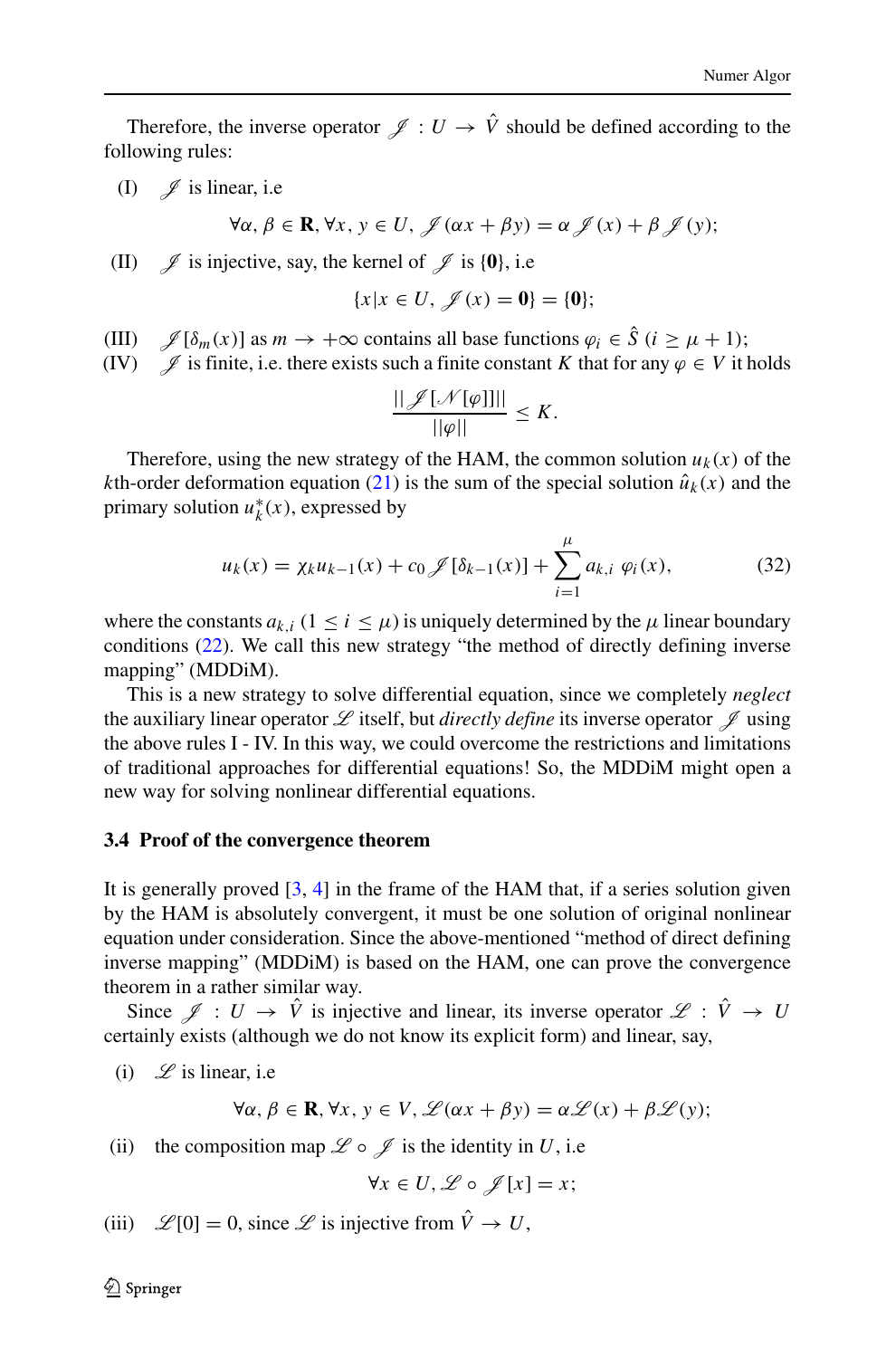where *V*,  $\hat{V}$ , *U* are defined by [\(3\)](#page-3-2), [\(6\)](#page-4-6) and [\(8\)](#page-4-3), respectively.

Besides, recall that

$$
u_k^* = \sum_{i=1}^{\mu} a_{k,i} \varphi_i \in V^*
$$

is defined as the primary solution, where  $\varphi_i \in S^*$ . Thus,

$$
\mathscr{L}\left[\sum_{i=1}^{\mu}a_{k,i}\varphi_i\right]=0,
$$

so that it holds

(iv)  $\forall x \in V^*, \mathcal{L}[x] = 0.$ 

In this way, the linear operator  $\mathcal{L} : V \to U$  is well defined.

Here, a proof of the convergence-theorem in Section [2](#page-3-0) is given below.

*Proof* Due to [\(10\)](#page-4-1), it holds using (i), (ii) and (iv) that

$$
\mathcal{L}[u_k] = \mathcal{L}\left\{\chi_k u_{k-1} + c_0 \mathcal{J}[\delta_{k-1}] + \sum_{i=1}^{\mu} a_{k,i} \varphi_i\right\}
$$

$$
= \chi_k \mathcal{L}[u_{k-1}] + c_0 \delta_{k-1},
$$

since  $\mathcal{L} \circ \mathcal{J}[x] = x, \forall x \in U$  and  $\mathcal{L}[x] = 0, \forall x \in V^*$ . Taking the sum of the above equation from  $k = 1$  to  $+\infty$ , we have

$$
\lim_{k \to +\infty} \mathcal{L}[u_k] = c_0 \sum_{n=0}^{+\infty} \delta_n.
$$

If [\(9\)](#page-4-4) is absolutely convergent, it holds

$$
\lim_{k \to +\infty} u_k = 0
$$

which leads to

$$
c_0 \sum_{n=0}^{+\infty} \delta_n = \lim_{k \to +\infty} \mathcal{L}[u_k] = \mathcal{L}\left[\lim_{k \to +\infty} u_k\right] = \mathcal{L}[0] = 0. \tag{33}
$$

Here, the property (iii) of  $\mathscr L$  is used. Furthermore, since  $c_0 \neq 0$ , we have

<span id="page-12-0"></span>
$$
\sum_{n=0}^{+\infty} \delta_n = 0. \tag{34}
$$

The Taylor series of

$$
\mathscr{N}\left[\sum_{n=0}^{+\infty}u_n\ q^n\right]
$$

at  $q = 0$  reads

$$
\mathscr{N}\left[\sum_{n=0}^{+\infty}u_n q^n\right]=\sum_{n=0}^{+\infty}\delta_n q^n,
$$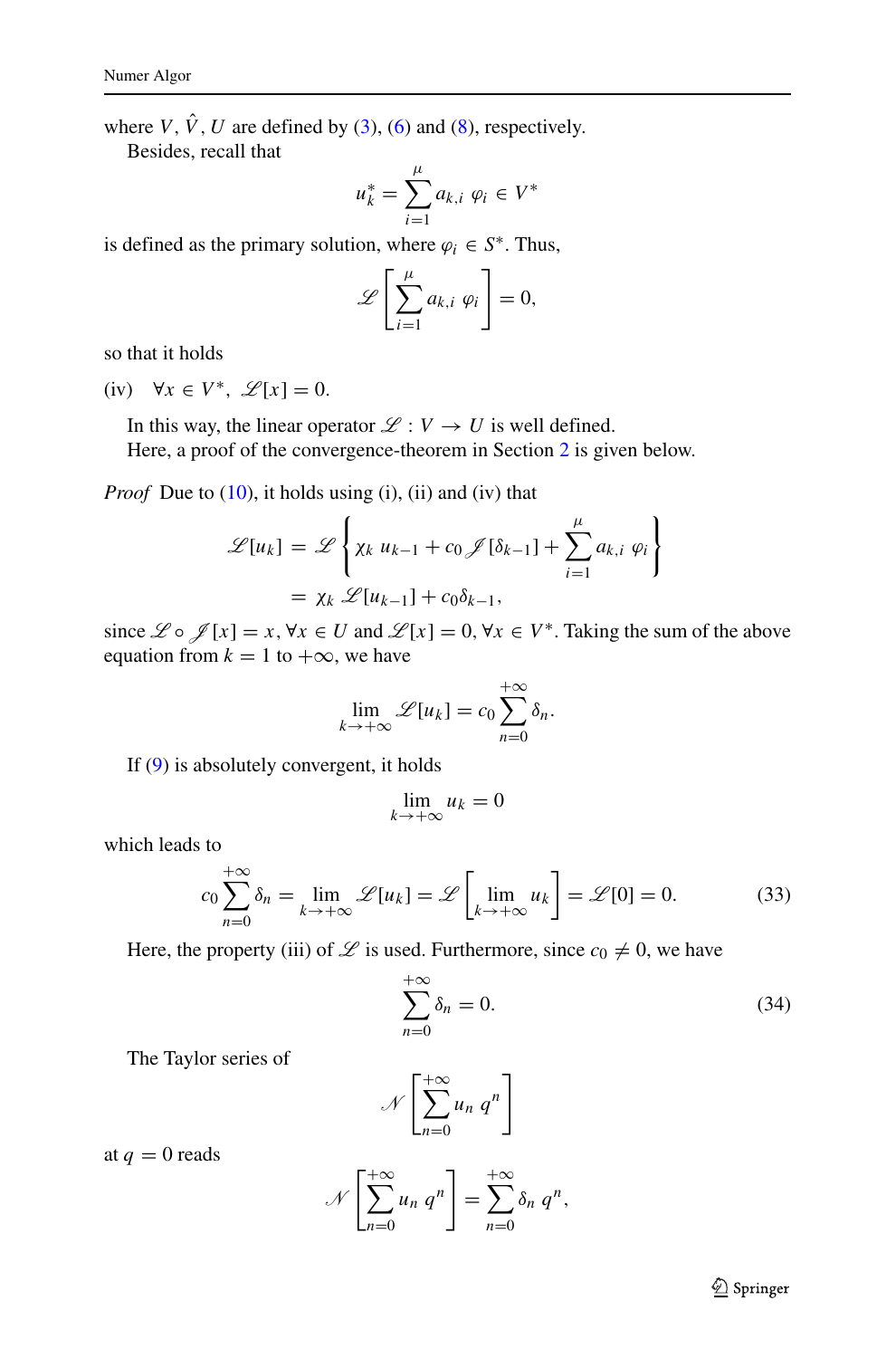which is now convergent to zero at  $q = 1$ , since

$$
\mathcal{N}\left[\sum_{n=0}^{+\infty}u_n\right]=\sum_{n=0}^{+\infty}\delta_n=0.
$$

Here,  $(34)$  is used. Thus, the series  $(9)$  satisfies the governing equation

$$
\mathscr{N}\left[\sum_{n=0}^{+\infty}u_n\right]=0.
$$

Similarly, since  $u_k$  ( $k \ge 1$ ) satisfies the boundary condition [\(22\)](#page-7-1), we have

$$
\mathscr{B}_i[u_m(x)] = c_i \sum_{k=0}^{m-1} \Delta_{i,k}(x), \text{ at } x = \alpha_i, \quad 1 \le i \le \mu,
$$

by taking the sum of [\(22\)](#page-7-1) from  $k = 1$  to *m*. As  $m \to +\infty$ , it becomes

$$
\lim_{m\to+\infty} \mathscr{B}_i[u_m(x)] = c_i \sum_{k=0}^{+\infty} \Delta_{i,k}(x), \text{ at } x = \alpha_i, \quad 1 \le i \le \mu.
$$

Similarly, since the solution series [\(9\)](#page-4-4) is absolutely convergent, we have

$$
\lim_{m \to +\infty} \mathscr{B}_i[u_m(x)] = \mathscr{B}_i\left[\lim_{m \to +\infty} u_m(x)\right] = \mathscr{B}_i[0] = 0,
$$

which leads to

$$
\sum_{k=0}^{+\infty} \Delta_{i,k}(x) = 0, \quad \text{at } x = \alpha_i, \quad 1 \le i \le \mu,
$$

since  $c_i \neq 0$ . Therefore, the Maclaurin series

$$
\mathscr{B}_i\left[\sum_{n=0}^{+\infty}u_n(x) q^n\right]-\beta_i=\sum_{k=0}^{+\infty}\Delta_{i,k}(x)q^k,\quad 1\leq i\leq\mu,
$$

tends to zero at  $q = 1$ , say,

$$
\mathscr{B}_i\left[\sum_{n=0}^{+\infty}u_n(x)\right]=\beta_i,\quad 1\leq i\leq\mu.
$$

Thus, the series [\(9\)](#page-4-4) satisfies the original boundary condition [\(2\)](#page-3-1), too.

Therefore, the solution series  $(9)$  is a solution of  $(1)$  and  $(2)$ . This ends the proof.

 $\Box$ 

### <span id="page-13-0"></span>**4 Illustrative applications**

Three examples are used here to illustrate the validity of the method of directly defining inverse mapping (MDDiM).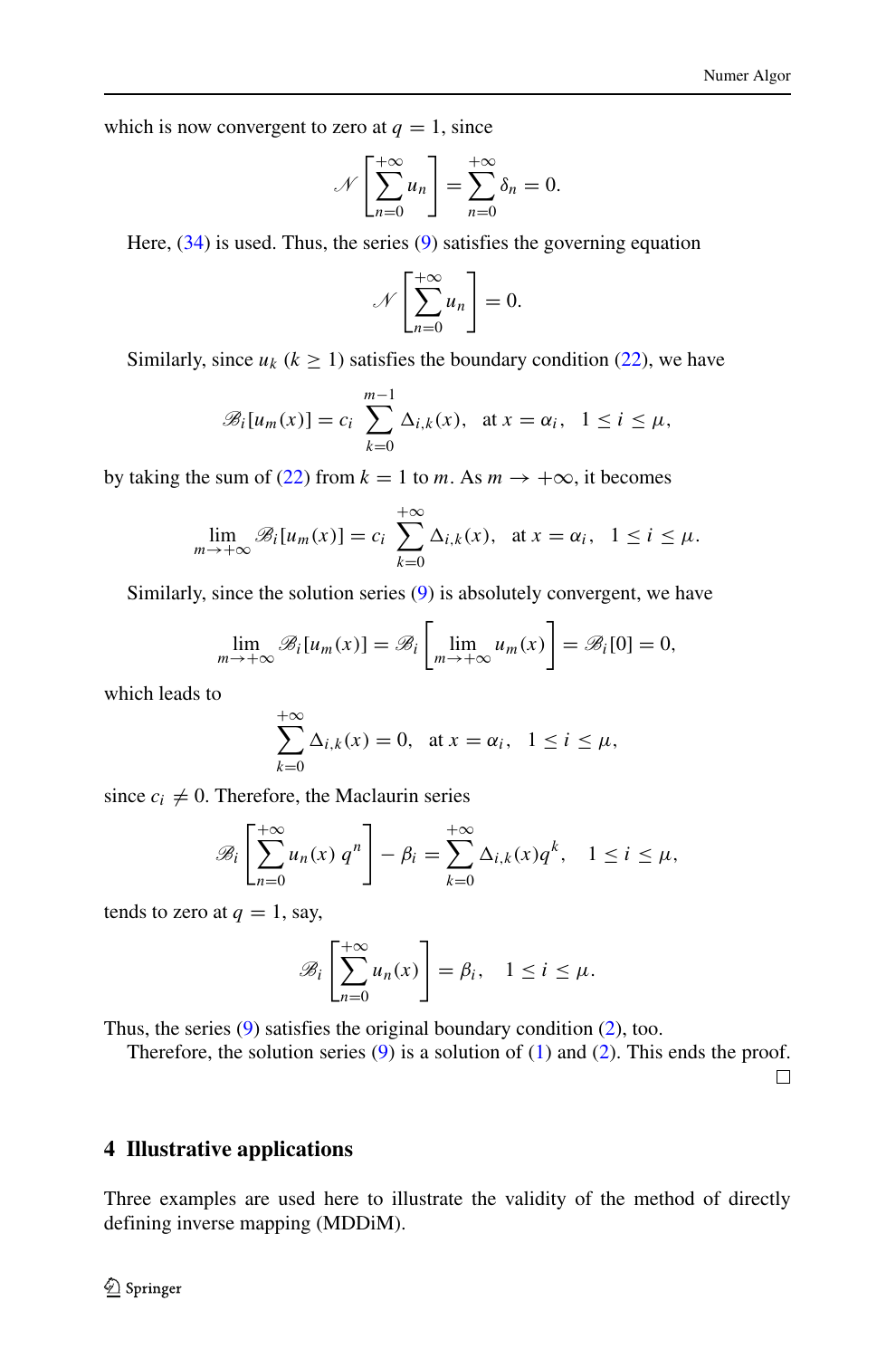## **4.1 A nonlinear eigenvalue problem**

First of all, let us consider a nonlinear eigenvalue problem

<span id="page-14-0"></span>
$$
\mathcal{N}_1[u,\lambda] = u''(x) + \lambda u(x) + \epsilon u^3(x) = 0,\tag{35}
$$

subject to the boundary conditions

<span id="page-14-1"></span>
$$
u(0) = u(1) = 0,\t(36)
$$

with the normalization condition

<span id="page-14-3"></span>
$$
\int_0^1 u^2(x)dx = 1,
$$
\n(37)

where  $\epsilon$  is a physical parameter, the prime denotes differentiation with respect to *x*, respectively. Here, both of the eigenfunction  $u(x)$  and the eigenvalue  $\lambda$  are unknown. This problem has an infinite number of solutions. Without loss of generality, let us consider here its simplest solution.

According to the odd nonlinearity of  $(35)$  and the boundary condition  $(36)$ ,  $u(x)$ can be expressed by

$$
u(x) = \sum_{n=1}^{+\infty} a_n \sin[(2n-1)\pi x],
$$
 (38)

where  $a_n$  is a real constant and  $n \geq 1$  is an integer. Regard  $sin(\pi x)$  as the base function of the primary solution. Then, we have the following sets

<span id="page-14-2"></span>
$$
V = \left\{ \sum_{n=1}^{+\infty} a_n \sin[(2n-1)\pi x] \middle| a_n \in \mathbf{R} \right\},\tag{39}
$$

$$
V^* = \{a_1 \sin[\pi x] | a_1 \in \mathbf{R}\},\tag{40}
$$

$$
\hat{V} = \left\{ \sum_{n=2}^{+\infty} a_n \sin[(2n-1)\pi x] \middle| a_n \in \mathbf{R} \right\}.
$$
\n(41)

Note that  $V = V^* \cup \hat{V}$ . Thus, it holds  $U = V$  for the considered eigenvalue prolem.

The eigenfunction  $u(x)$  and eigenvalue  $\lambda$  are expressed by

$$
u(x) = \sum_{n=0}^{+\infty} u_n(x) \in V, \quad \lambda = \sum_{n=0}^{+\infty} \lambda_n,
$$
 (42)

where  $u_0(x) \in V^*$  is an initial guess. Note that  $u_n(x) \in V$  for  $n \ge 1$  and  $\lambda_n \in \mathbf{R}$  for  $n \geq 0$ .

Consider the Maclaurin series

$$
\mathcal{N}_1\left[\sum_{n=0}^{+\infty} u_n(x)q^n, \sum_{n=0}^{+\infty} \lambda_n q^n\right] = \sum_{m=0}^{+\infty} \delta_m(x) q^m
$$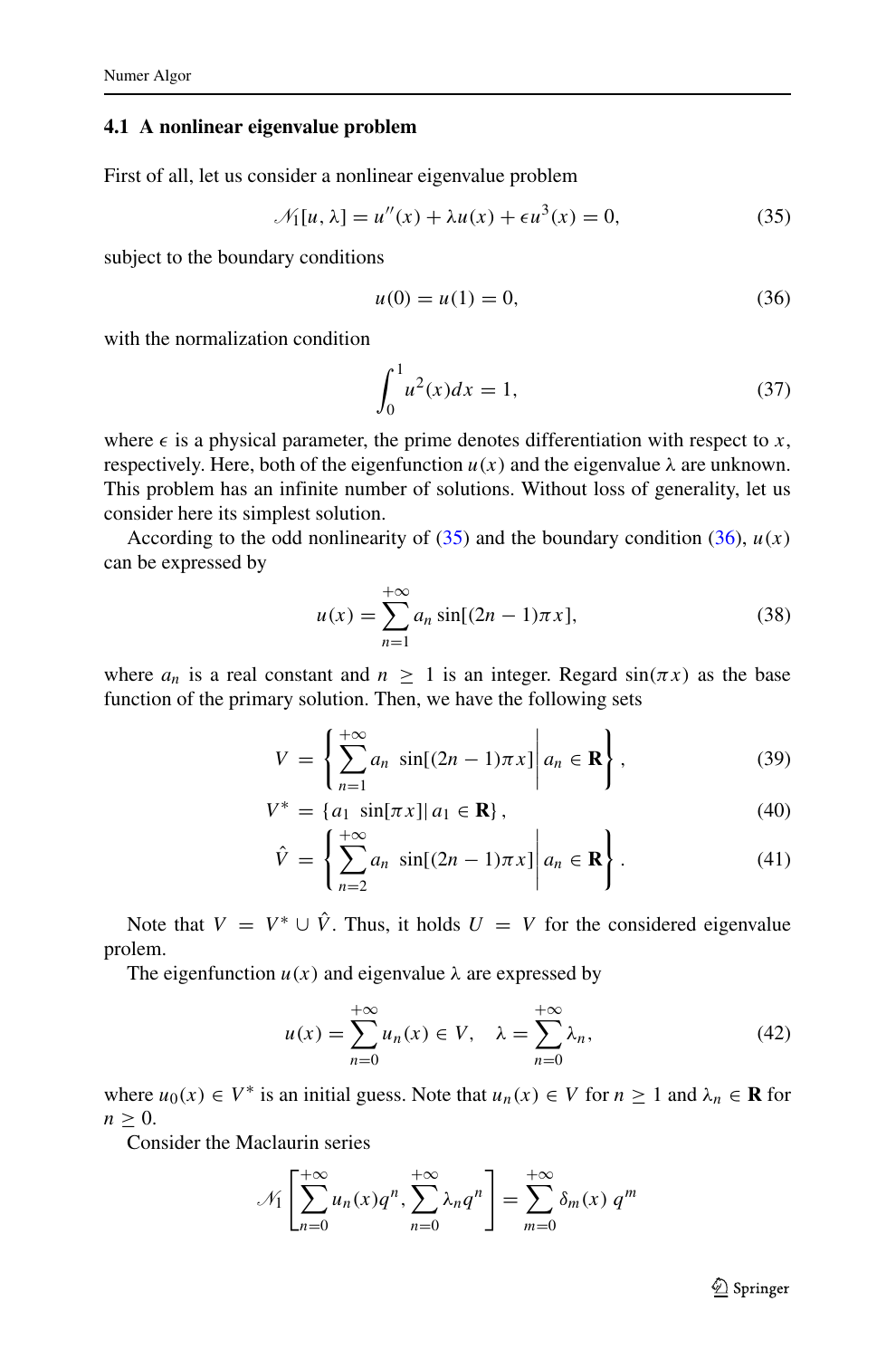about *q*, where

<span id="page-15-0"></span>
$$
\delta_m(x) = u''_m(x) + \sum_{i=0}^m \lambda_i u_{m-i}(x) + \epsilon \sum_{i=0}^m u_{m-i}(x) \sum_{j=0}^i u_j(x) u_{i-j}(x).
$$
 (43)

Obviously,  $\delta_m(x) \in V = U$ , where the set *V* is defined by [\(39\)](#page-14-2). In the frame of the MDDiM, we have

<span id="page-15-1"></span>
$$
u_m(x) = \chi_m u_{m-1}(x) + c_0 \mathcal{J}_\alpha[\delta_{m-1}(x)] + a_{m,1} \sin(\pi x), \tag{44}
$$

where  $c_0$  is "the convergence-control parameter" whose value we have great freedom to choose,  $a_{m,1}$  is a constant to be determined by the normalization condition [\(37\)](#page-14-3),  $\mathscr{J}_{\alpha}: V \to \hat{V}$  is an inverse mapping *directly defined* here by

<span id="page-15-2"></span>
$$
\mathcal{J}_{\alpha}\left\{\sin[(2m-1)\pi x]\right\} = -\frac{\sin[(2m-1)\pi x]}{2(m-1)(2m+1+\alpha)\pi^2},\tag{45}
$$

where  $m > 1$  is an integer and  $\alpha > 0$  is an auxiliary parameter to be chosen. Note that different values of  $\alpha$  correspond to different inverse mappings. So, we actually *define* a family of inverse mappings  $\mathcal{J}_{\alpha}$ . According to the Rule (IV), the inverse mapping  $\mathscr{J}_\alpha$  must be finite. However,  $\mathscr{J}_\alpha$ [sin $(\pi x)$ ] tends to infinity. To avoid this, the term  $sin(\pi x)$  must disappear from  $\delta_m(x)$  for  $m \geq 0$ , say, its coefficient must be zero. This just provides us an algebraic equation to determine the unknown *λm*.

Note that the boundary condition  $u(0) = u(1) = 0$  is automatically satisfied, since  $u(x) \in V$ , where *V* is defined by [\(39\)](#page-14-2). Considering the normalization condition [\(37\)](#page-14-3), we choose the initial guess  $u_0(x) = \sqrt{2} \sin(\pi x)$ , since  $\sin(\pi x) \in V^*$  is the base function for the primary solution. Then, it is straightforward to gain  $\delta_0(x)$  defined by [\(43\)](#page-15-0). Enforcing the coefficient of  $sin(\pi x)$  in  $\delta_0(x)$  to be zero gives an algebraic equation of  $\lambda_0$ , from which we gain  $\lambda_0$ . Then, using [\(44\)](#page-15-1) and the definition [\(45\)](#page-15-2) of  $\mathcal{J}_\alpha$ , we gain  $u_1(x)$ , whose unknown coefficient  $a_{1,1}$  is determined by the normalization condition  $(37)$ , i.e.

$$
\int_0^1 \left[ \sum_{n=0}^1 u_n(x) \right]^2 dx = 1.
$$
 (46)

In this way, we can gain  $\lambda_0$ ,  $u_1(x)$ ,  $\lambda_1$ ,  $u_2(x)$ , and so on, successively, *without* calculating any inverse operators!

In summary, if  $u_0, u_1, \dots, u_{m-1}$  and  $\lambda_0, \lambda_1, \dots, \lambda_{m-2}$  are known, it is straightforward to gain  $\delta_{m-1}(x)$  defined by [\(43\)](#page-15-0). Enforcing the coefficient of  $sin(\pi x)$  in *δm*−1*(x)* to be zero gives an algebraic equation of *λm*−1, from which we know *λm*−1. Then, using [\(44\)](#page-15-1) and the definition [\(45\)](#page-15-2) of  $\mathcal{J}_{\alpha}$ , we gain  $u_m(x)$ , whose unknown coefficient  $a_{m,1}$  is determined by the normalization condition [\(37\)](#page-14-3), i.e.

$$
\int_0^1 \left[ \sum_{n=0}^m u_n(x) \right]^2 dx = 1.
$$
 (47)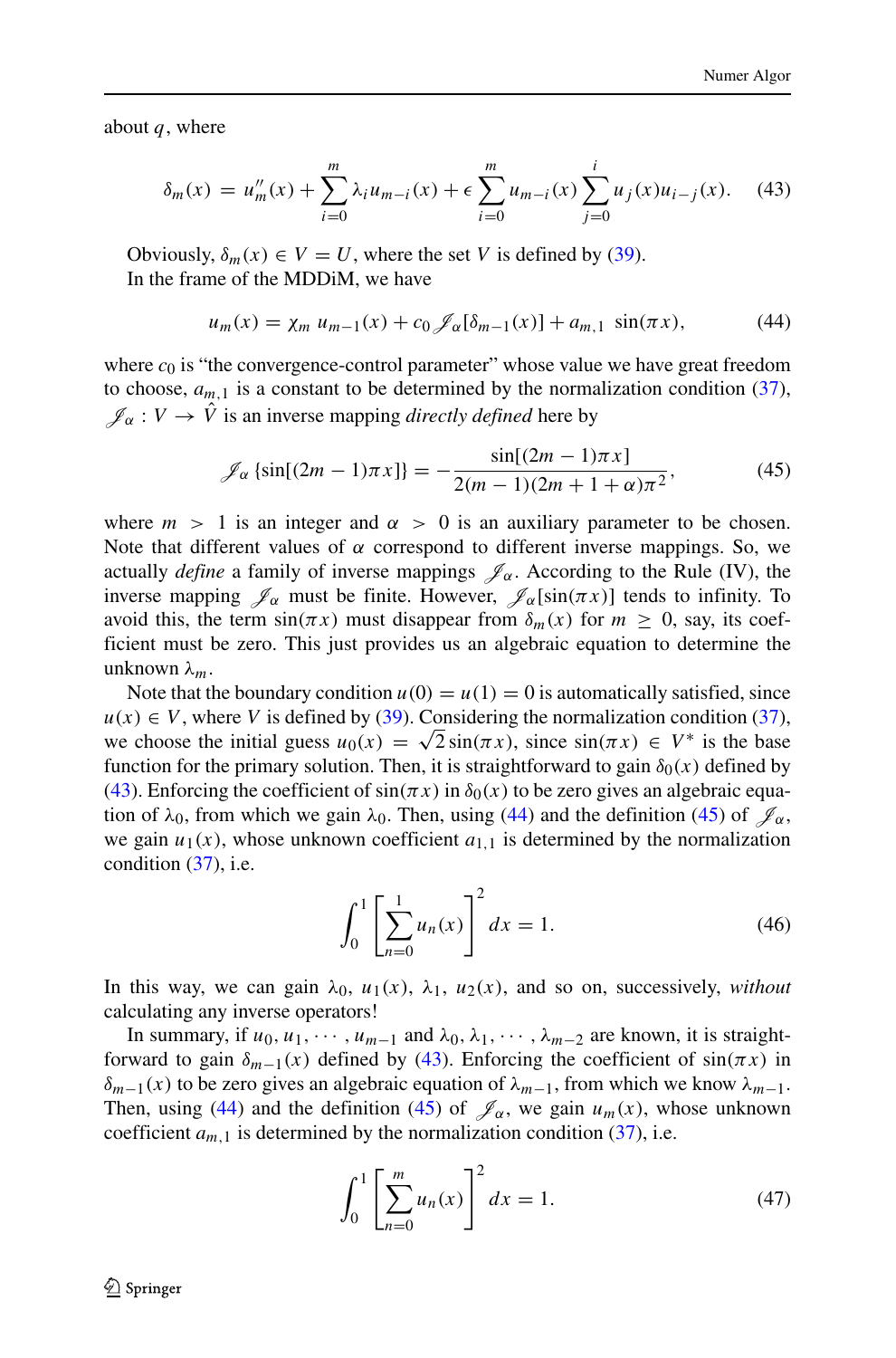<span id="page-16-0"></span>

| <b>Table 1</b> The residual error<br>square $\mathscr{E}_m$ of (35) and the<br>relative error of the<br>corresponding eigenvalue $\lambda/\pi^2$<br>by means of $\alpha = 2$ with the<br>optimal convergence-control<br>parameter $c_0 = -5/8$ | $m$ , order of approx. | $\mathscr{E}_m$       | Relative error of $\lambda/\pi^2$ (%) |
|------------------------------------------------------------------------------------------------------------------------------------------------------------------------------------------------------------------------------------------------|------------------------|-----------------------|---------------------------------------|
|                                                                                                                                                                                                                                                | 10                     | $7.5 \times 10^{-6}$  | $7.0 \times 10^{-4}$                  |
|                                                                                                                                                                                                                                                | 20                     | $7.5 \times 10^{-14}$ | $4.8 \times 10^{-8}$                  |
|                                                                                                                                                                                                                                                | 30                     | $7.5 \times 10^{-22}$ | $4.8 \times 10^{-12}$                 |
|                                                                                                                                                                                                                                                | 40                     | $1.3 \times 10^{-30}$ | $5.6 \times 10^{-16}$                 |
|                                                                                                                                                                                                                                                | 50                     | $7.5 \times 10^{-39}$ | $7.0 \times 10^{-20}$                 |
|                                                                                                                                                                                                                                                |                        |                       |                                       |

In this way, we can gain the series of the eigenvalue  $\lambda$  and the eigenfunction  $u(x)$ , *without* calculating any inverse operators.

To measure the accuracy of the *m*th-order approximation

$$
\bar{u}(x) = \sum_{n=0}^{m} u_n(x), \quad \bar{\lambda} = \sum_{n=0}^{m-1} \lambda_n,
$$

we consider the squared residual error

$$
\mathcal{E}_m = \int_0^1 \left\{ \mathcal{N}_1[\bar{u}(x), \bar{\lambda}] \right\}^2 dx.
$$
 (48)

Note that the two boundary conditions  $(36)$  are automatically satisfied, and the normalization condition [\(37\)](#page-14-3) is also satisfied. Therefore, the smaller the squared residual error  $\mathcal{E}_m$ , the more accurate the *m*th-order approximation  $\bar{u}$  and  $\lambda$ .

It should be emphasized that, unlike perturbation techniques and other traditional methods, the MDDiM contains an auxiliary parameter  $c<sub>0</sub>$ , called the convergencecontrol parameter, which provides us a convenient way to guarantee the convergence of solution series. For given *α*, the *m*th-order approximation  $\bar{u}$  and  $\lambda$  contain *c*<sub>0</sub>. So does the corresponding residual error square  $\mathscr{E}_m$ . Obviously, the optimal value of  $c_0$ is determined by the minimum of  $\mathscr{E}_m$ . In this example, we use the optimal value  $c_0$ gained at the 3rd order of approximation.

Without loss of generality, let us first consider the case of  $\alpha = 2$ . Using the optimal convergence-control parameter  $c_0 = -5/8$  obtained by the minimum of  $\mathscr{E}_3$ , we gain a convergent series solution, with  $\mathscr{E}_m$  decreasing to 7.5 × 10<sup>-39</sup> at the 50th-order of approximation (i.e.  $m = 50$ ), as shown in Table [1.](#page-16-0) This illustrates the validity of the MDDiM.

Note that we *directly define* the inverse mapping [\(45\)](#page-15-2) by introducing an auxiliary parameter *α*. It is found that we can gain the convergent series solution for *any* values of  $\alpha \in (0, 8)$ , as shown in Figs. [1](#page-17-0) and [2,](#page-18-1) and besides  $\alpha \approx 2.2$  gives the fastest convergent series. This further illustrates that we *indeed* have large freedom and great flexibility to *directly define* the inverse mapping  $\mathcal{J}_{\alpha}$ . To confirm this viewpoint, we further consider a more general inverse mapping

<span id="page-16-1"></span>
$$
\mathcal{J}_{\beta,\gamma}[\sin(m\pi x)] = \frac{\sin(m\pi x)}{(1-m)(\sqrt{m}+\beta)(\sqrt{m}+\gamma)\pi^2},\tag{49}
$$

where  $m = 2k - 1$  with  $k > 1$ . Using the above inverse mapping with *any* values of  $\beta \in (0, 4)$  and  $\gamma \in (0, 4)$ , we also successfully obtain convergent series solution by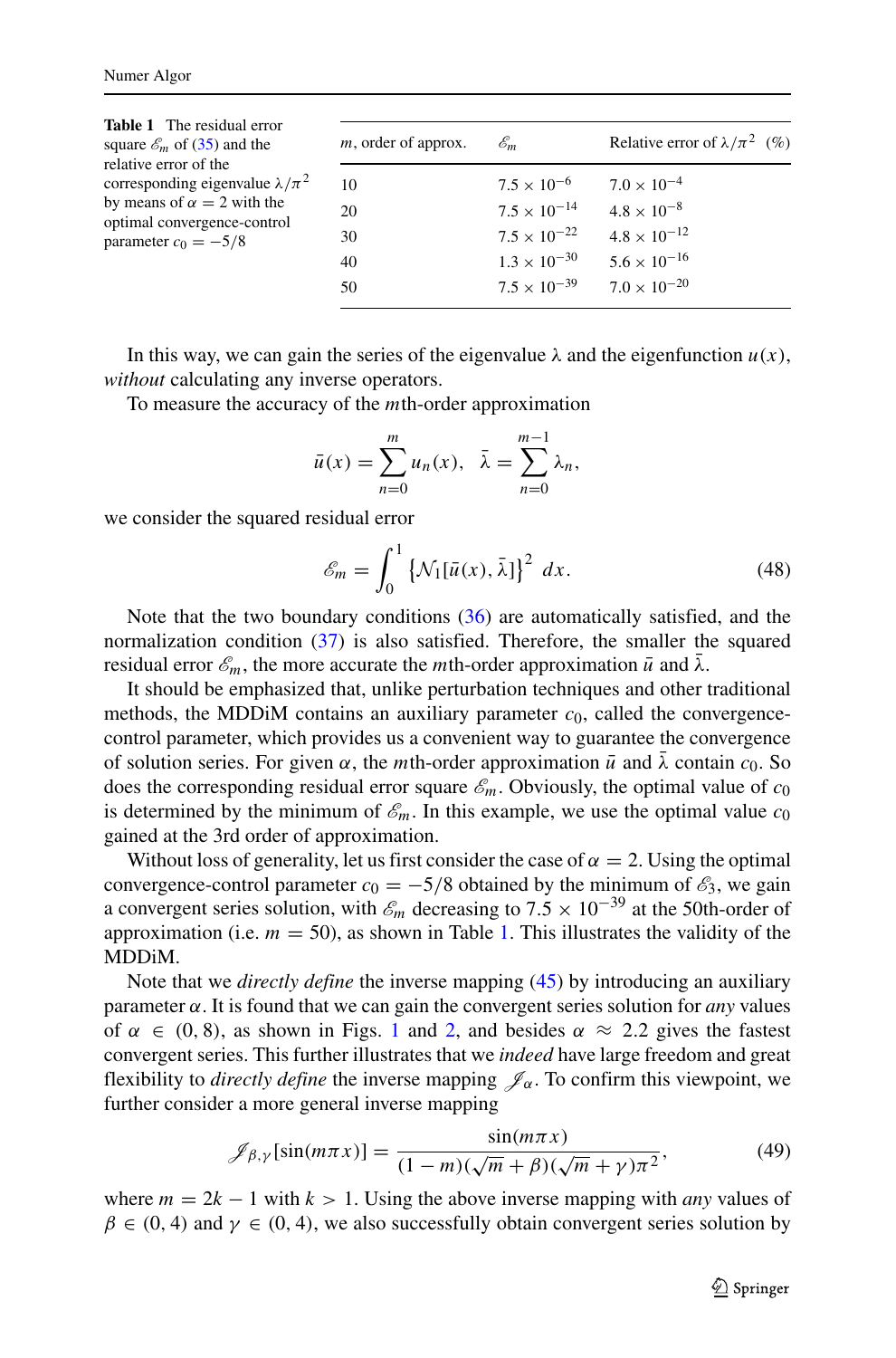<span id="page-17-0"></span>

**Fig. 1** The residual error square  $\mathcal{E}_{50}$  of [\(35\)](#page-14-0) at the 50th-order of approximation given by the MDDiM versus the different values  $\alpha \in [0, 8]$  of the directly defining inverse mapping  $\mathcal{J}_{\alpha}$  expressed by [\(45\)](#page-15-2). Obviously, all directly defining inverse mappings  $\mathscr{J}_{\alpha}$  expressed by [\(45\)](#page-15-2) with any values  $\alpha \in [0, 8]$  give the convergent results

means of the corresponding optimal convergence-control parameter  $c<sub>0</sub>$ . All of these indicate that we *indeed* have rather large freedom and great flexibility to *directly define* the inverse mapping  $\mathcal I$  so as to gain the convergent eigenfunction  $u(x)$  and eigenvalue  $\lambda$  of [\(35\)](#page-14-0) and [\(36\)](#page-14-1).

When  $\alpha = 1$ , the corresponding auxiliary operator  $\mathscr L$  of the inverse mapping  $\mathscr{J}_\alpha$  can be explicitly defined in a differential form, and the considered problem was solved by means of the normal HAM, as mentioned in Section 8 of Liao's book [\[3\]](#page-30-4). However, as shown in Fig. [2,](#page-18-1) the series given by the MDDiM (when  $\alpha = 4$  or  $\alpha = 2.5$ ) converge faster even than that given by the normal HAM (corresponding to  $\alpha = 1$ ). It should be emphasized that, in most cases, the two families [\(45\)](#page-15-2) and [\(49\)](#page-16-1) of the inverse mapping  $\mathscr J$  (and its corresponding auxiliary linear operator  $\mathscr L$ ) can *not* be explicitly defined in a differential form. The key point is that it is *unnecessary* to calculate the auxiliary linear operator  $\mathscr L$  at all. This is very important, since it saves a lots of CPU times and money. Therefore, we indeed can *directly define* the inverse mapping  $\mathscr I$  in a more general way. In other words, the MDDiM is more general than traditional methods that are based on differential operators. This is the reason why the MDDiM can give faster convergent series solution in many cases, as shown in this example. Thus, the MDDiM is *fundamentally* different from the traditional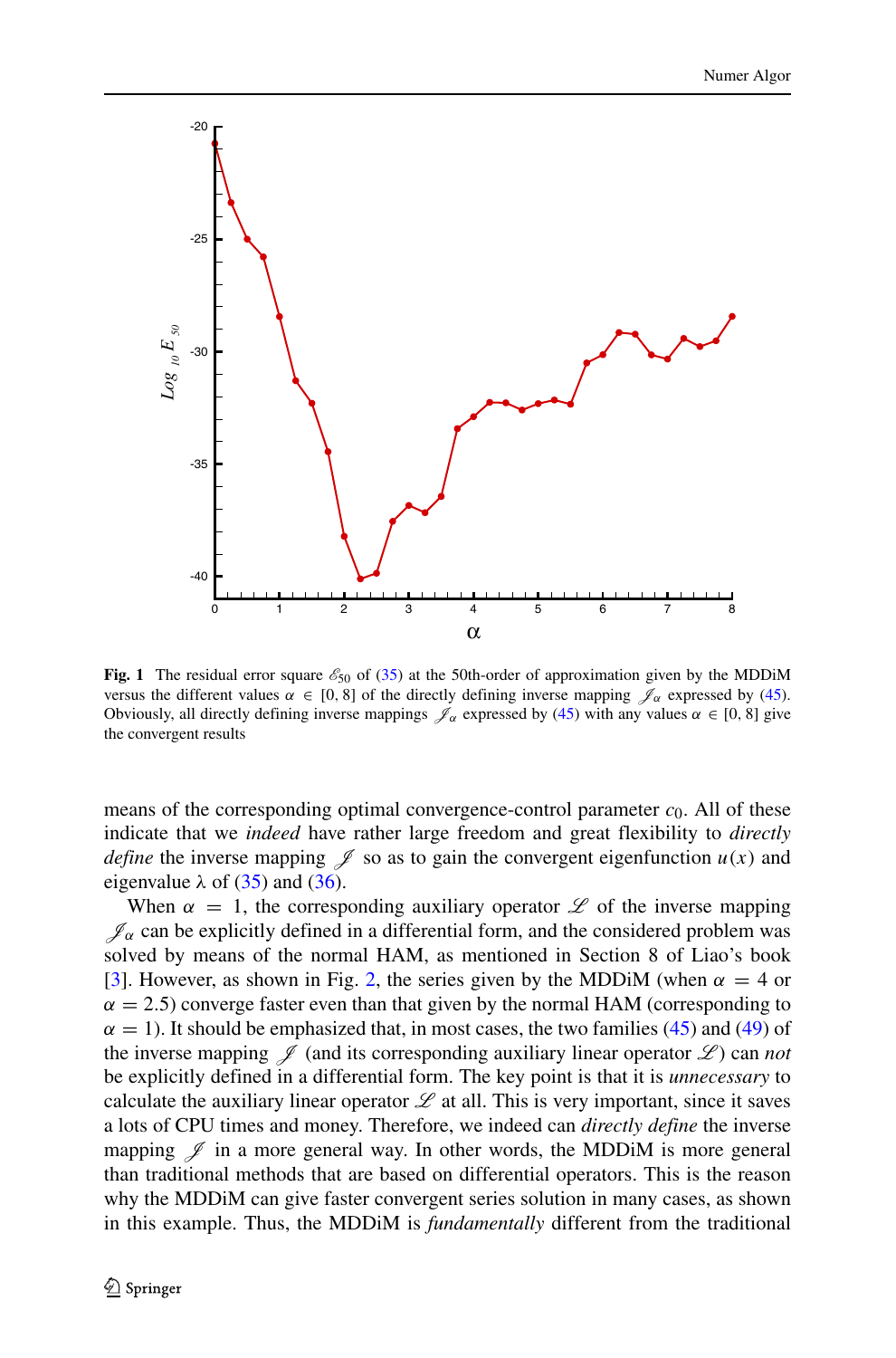<span id="page-18-1"></span>

**Fig. 2** The residual error square  $\mathcal{E}_m$  of [\(35\)](#page-14-0) at the *m*th-order of approximation given by the MDDiM versus *m* (the order of approximation) for the directly defining inverse mappings  $\mathcal{J}_\alpha$  expressed by [\(45\)](#page-15-2) with different values of *α*. *Solid line*:  $\alpha = 1$  with the optimal convergence-control parameter  $c_0 = -1/2$ ; *Dash-dotted line*:  $\alpha = 4$  with the optimal convergence-control parameter  $c_0 = -11/13$ ; *Dashed line*:  $\alpha = 2.5$  with the optimal convergence-control parameter  $c_0 = -2/3$ 

methods for differential equations that often spend lots of CPU time to calculate inverse operators.

#### <span id="page-18-0"></span>**4.2 Blasius flow**

Secondly, let us consider the Blasius boundary-layer flow, governed by

<span id="page-18-2"></span>
$$
f'''(\eta) + \frac{1}{2}f(\eta)f'(\eta) = 0, \qquad f(0) = f'(0) = 0, \quad f'(+\infty) = 1.
$$
 (50)

Write  $f(\eta) = F(z) + \eta$ ,  $z = \lambda \eta$ , where  $\lambda > 0$  is a constant to be chosen later. Then,  $(50)$  becomes

$$
\mathcal{N}_2[F] = F''' + \frac{1}{2\lambda^2} (z + \lambda F) F'' = 0,\tag{51}
$$

subject to the boundary conditions

<span id="page-18-3"></span>
$$
F(0) = 0, F'(0) = -\frac{1}{\lambda}, F'(+\infty) = 0,
$$
\n(52)

where the prime denotes the derivative with respect to *z*.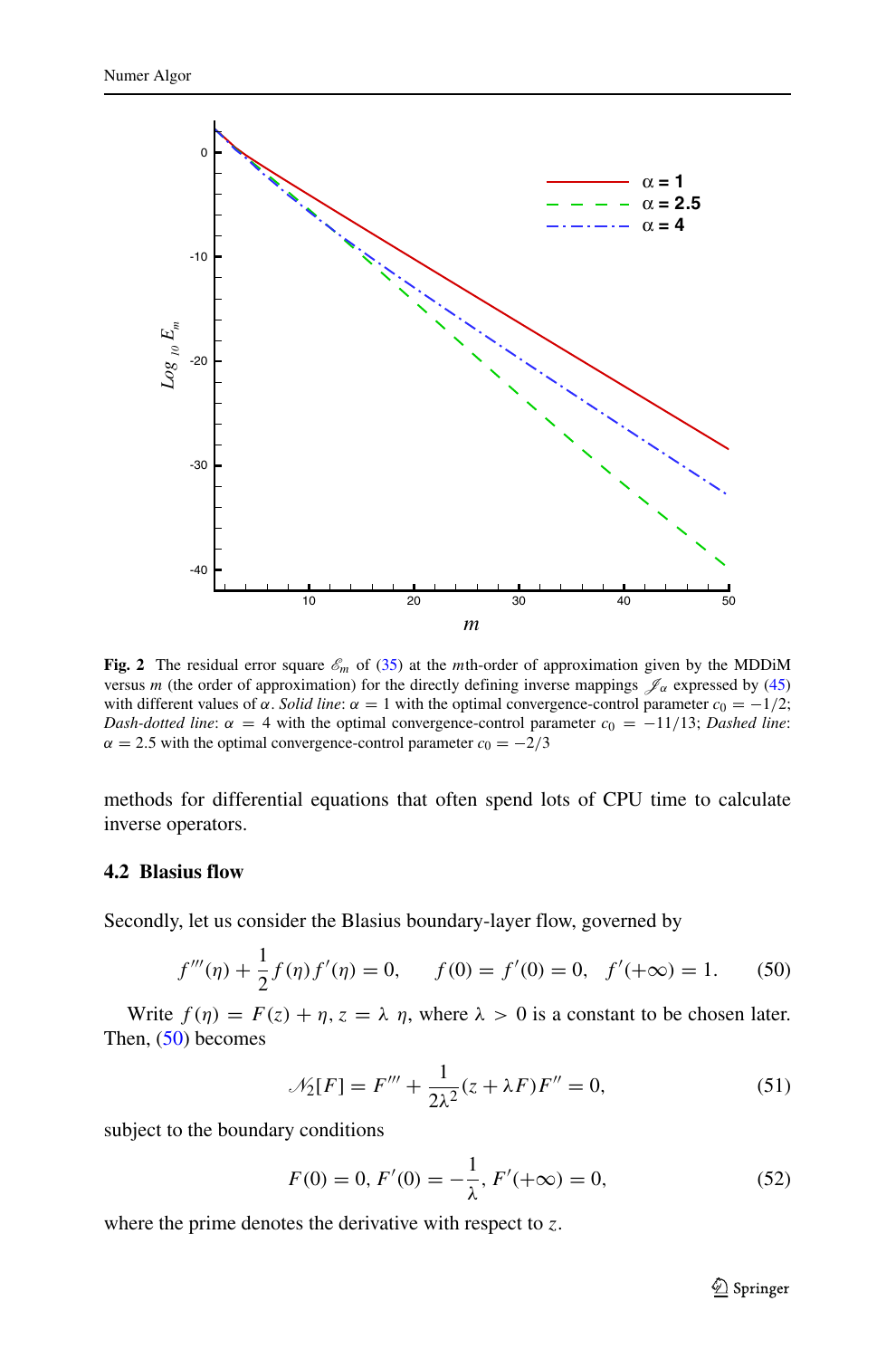In the frame of the MDDiM, we have the solution series

<span id="page-19-3"></span>
$$
F = F_0(z) + \sum_{m=1}^{+\infty} F_m(z),
$$
\n(53)

where  $F_0(z)$  is an initial guess satisfying all boundary conditions, and  $F_k(z)$  is given by

$$
F_m(z) = \chi_{m-1} F_{m-1}(z) + c_0 \mathcal{J} \left[ \delta_{m-1}(z) \right] + F_m^*(z), \tag{54}
$$

subject to the boundary conditions

<span id="page-19-0"></span>
$$
F_m(0) = F'_m(0) = F'(+\infty) = 0,
$$
\n(55)

where  $c_0$  is the convergence-control parameter,  $\mathscr J$  is a directly defined inverse mapping,  $F_m^*(z)$  is the primary solution, and

<span id="page-19-1"></span>
$$
\delta_k(z) = \mathscr{D}_k \left\{ \mathscr{N}_2 \left[ \sum_{n=0}^{+\infty} F_n(z) \, q^n \right] \right\}
$$
\n
$$
= F_k'''(z) + \frac{z}{2\lambda^2} F_k''(z) + \frac{1}{2\lambda} \sum_{n=0}^k F_{k-n}(z) F_n''(z), \tag{56}
$$

respectively.

According to  $(55)$ ,  $F'(z)$  tends to zero at infinity. So, we define the sets

$$
V = \left\{ \sum_{n=0}^{+\infty} \frac{a_n}{(1+z)^n} \middle| a_n \in \mathbf{R} \right\},\tag{57}
$$

$$
\hat{V} = \left\{ \sum_{n=2}^{+\infty} \frac{a_n}{(1+z)^n} \middle| a_n \in \mathbf{R} \right\} = U,
$$
\n(58)

$$
V^* = \left\{ \sum_{n=0}^1 \frac{a_n}{(1+z)^n} \middle| a_n \in \mathbf{R} \right\}.
$$
 (59)

Note that  $V = \hat{V} \cup V^*$ . Obviously,  $F(z) \in V$  and  $\delta_k(z) \in \hat{V} = U$ . Then, it is straight forward to choose the initial guess

$$
F_0(z) = \frac{1}{\lambda} \left( \frac{1}{1+z} - 1 \right) \in V^*,\tag{60}
$$

which satisfies all boundary conditions [\(52\)](#page-18-3). Besides, according to [\(56\)](#page-19-1),  $\delta_k(z)$  can be expressed by

$$
\delta_k(z) = \sum_{m=2}^{+\infty} \frac{a_{k,m}}{(1+z)^m} \in U,
$$

where  $a_{k,m}$  is a real coefficient.

In the frame of the MDDiM, we directly define such an inverse mapping  $\mathscr J$ :  $U \rightarrow \hat{V}$  that

<span id="page-19-2"></span>
$$
\mathcal{J}\left[ (1+z)^m \right] = \frac{(1+z)^m}{m^3 + A_2 m^2 + A_1 m + A_0}, \quad m \le -2,\tag{61}
$$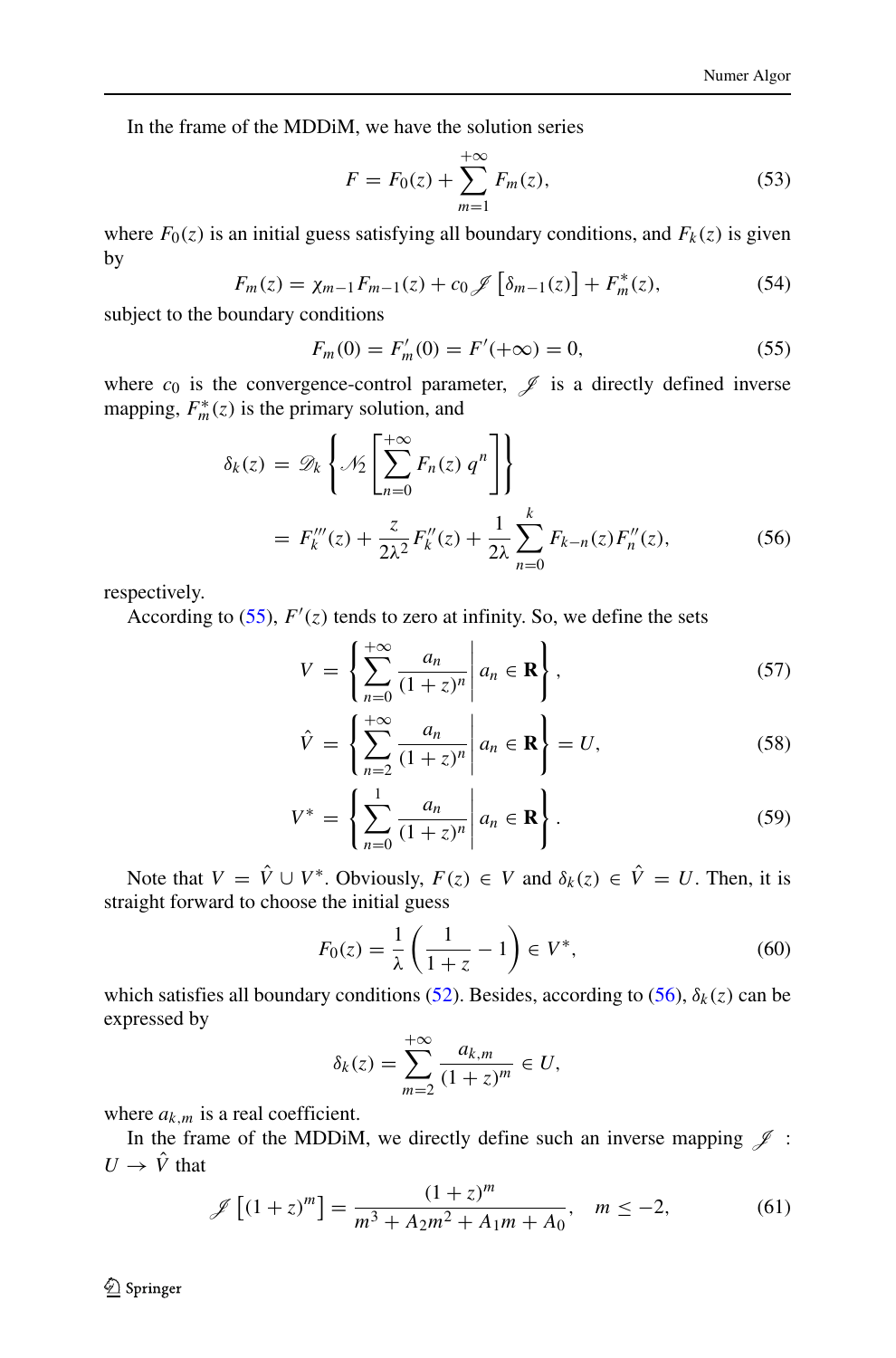where  $A_0$ ,  $A_1$  and  $A_2$  are constants to be chosen. Its special solution reads

$$
\hat{F}_m = \chi_m \ F_{m-1} + c_0 \mathcal{J} \left[ \delta_{m-1} \right]. \tag{62}
$$

and the primary solution is

$$
F_m^* = a_{m,0} + \frac{a_{m,1}}{1+z} \in V^*,\tag{63}
$$

where  $a_{m,0}$  and  $a_{m,1}$  are real coefficients. Thus, we have the solution

$$
F_m(z) = \hat{F}_m + F_m^* = \chi_m \ F_{m-1} + c_0 \mathcal{J} \left[ \delta_{m-1}(z) \right] + a_{m,0} + \frac{a_{m,1}}{(1+z)},\tag{64}
$$

where  $a_{m,0}$  and  $a_{m,1}$  are determined by  $F_m(0) = F'_m(0) = 0$  of the boundary conditions [\(55\)](#page-19-0), since  $F'_m(+\infty)$  is automatically satisfied.

In the frame of the MDDiM, the "convergence-control parameter"  $c_0$  provides us a convenient way to guarantee the convergence of solution series. For properly chosen parameters  $A_2$ ,  $A_1$ ,  $A_0$  of the inverse mapping  $\mathscr J$  defined by [\(61\)](#page-19-2), one can choose an optimal value of the convergence-control parameter  $c_0$  for a fastest convergence of the series [\(53\)](#page-19-3). For example, we can gain the convergent series solution by means of

$$
\lambda = \frac{1}{3}
$$
,  $A_0 = \frac{1}{3\pi}$ ,  $A_1 = \frac{\pi}{30}$ ,  $A_2 = \frac{\pi}{3}$ ,  $c_0 = -\frac{9}{5}$ ,

as shown in Table [2.](#page-20-0) The corresponding 30th-order approximations agrees well with the numerical ones in the whole interval  $\eta \in [0, +\infty)$ , as shown in Fig. [3.](#page-21-0) It is found that such kind of inverse mapping  $\mathcal I$  is *not* unique: one can gain convergent series solution by means of many inverse mappings, such as

$$
\lambda = \frac{1}{3}
$$
,  $A_0 = 0$ ,  $A_1 = 0$ ,  $A_2 = \frac{\pi}{3}$ ,  $c_0 = -\frac{3}{2}$ ,

or

$$
\lambda = \frac{1}{3}, \quad A_0 = \frac{1}{10}, \quad A_1 = \frac{\pi}{12}, \quad A_2 = \frac{\pi}{3}, \quad c_0 = -\frac{3}{2},
$$

and so on: all of them give the *same* results that converge to the numerical ones!

<span id="page-20-0"></span>

| <b>Table 2</b> Approximations of<br>Blasius boundary-layer flows by<br>means of the MDD iM using the<br>directly defined inverse mapping<br>(61) with $A_0 = 1/(3\pi)$ ,<br>$A_1 = \pi/30$ , $A_2 = \pi/3$ and<br>$\lambda = 1/3$ , $c_0 = -9/5$ | $m$ , order of approx. | f''(0)  | $\mathscr{E}_m$       |
|--------------------------------------------------------------------------------------------------------------------------------------------------------------------------------------------------------------------------------------------------|------------------------|---------|-----------------------|
|                                                                                                                                                                                                                                                  | 10                     | 0.34354 | $2.3 \times 10^{-3}$  |
|                                                                                                                                                                                                                                                  | 20                     | 0.33362 | $8.5 \times 10^{-5}$  |
|                                                                                                                                                                                                                                                  | 30                     | 0.33206 | $2.3 \times 10^{-6}$  |
|                                                                                                                                                                                                                                                  | 40                     | 0.33213 | $9.8 \times 10^{-8}$  |
|                                                                                                                                                                                                                                                  | 50                     | 0.33207 | $2.0 \times 10^{-8}$  |
|                                                                                                                                                                                                                                                  | 60                     | 0.33203 | $3.2 \times 10^{-9}$  |
|                                                                                                                                                                                                                                                  | 70                     | 0.33207 | $7.0 \times 10^{-10}$ |
|                                                                                                                                                                                                                                                  | 80                     | 0.33207 | $3.2 \times 10^{-10}$ |
|                                                                                                                                                                                                                                                  | 90                     | 0.33205 | $1.1 \times 10^{-10}$ |
|                                                                                                                                                                                                                                                  | 100                    | 0.33205 | $2.2 \times 10^{-11}$ |
|                                                                                                                                                                                                                                                  |                        |         |                       |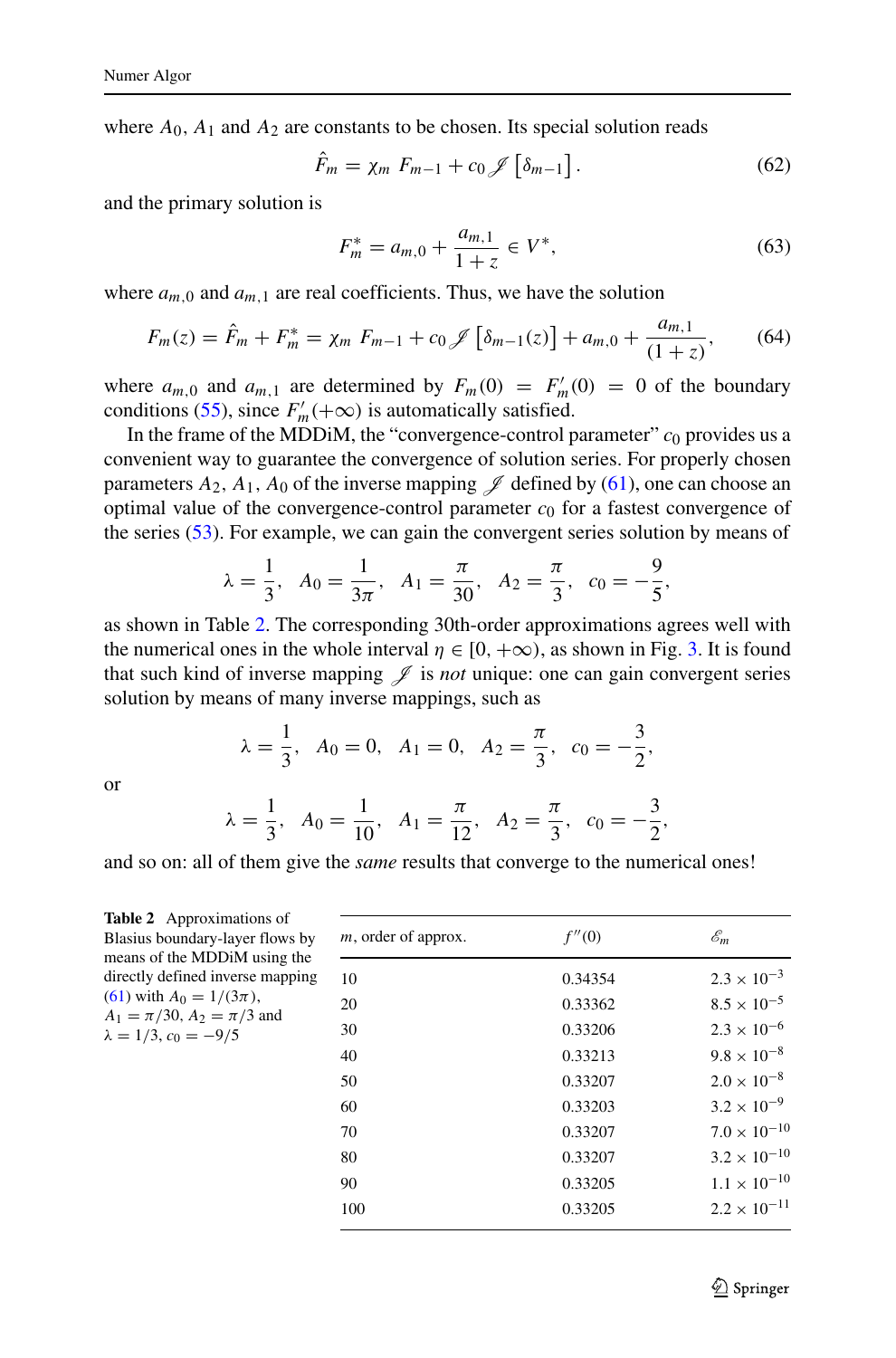<span id="page-21-0"></span>

**Fig. 3** Comparison of  $f'(\eta)$  between the numerical result and the 30th-order approximation given by means of the MDDiM using the directly defined inverse mapping [\(61\)](#page-19-2) with  $A_0 = 1/(3\pi)$ ,  $A_1 =$  $\pi/30$ ,  $A_2 = \pi/3$  and  $\lambda = 1/3$ ,  $c_0 = -9/5$ . *Solid line*: numerical result; *Symbols*: analytic result given by the MDDiM

This example illustrates that, in the frame of the MDDiM, there indeed exist many *directly defined* inverse mappings  $\mathcal{J}$ , which lead to the *same* convergent series solutions of Blasius boundary-layer flow, as long as they are properly defined. The 2nd example shows once again the validity and potential of the MDDiM.

### **4.3 Gelfand equation**

Finally, let us consider the two-dimensional Gelfand equation

<span id="page-21-2"></span>
$$
\nabla^2 u + \lambda e^u = 0, \quad x \in [-1, 1], y \in [-1, 1], \tag{65}
$$

subject to the boundary conditions

<span id="page-21-3"></span>
$$
u(x, \pm 1) = f(x, \pm 1), \ \ u(\pm 1, y) = f(\pm 1, y), \tag{66}
$$

where  $u(x, y)$  is the unknown eigenfunction,  $\lambda$  is the unknown eigenvalue, and  $f(x, y)$  is a given smooth even function, respectively.

Define  $u(0, 0) = A$  and write  $u = A + w$ , where A is a unknown constant. The above equations becomes

<span id="page-21-1"></span>
$$
\mathcal{N}_3[w, \lambda] = \nabla^2 w + \left(\lambda e^A\right) e^w = 0, \quad x \in [-1, 1], y \in [-1, 1], \quad (67)
$$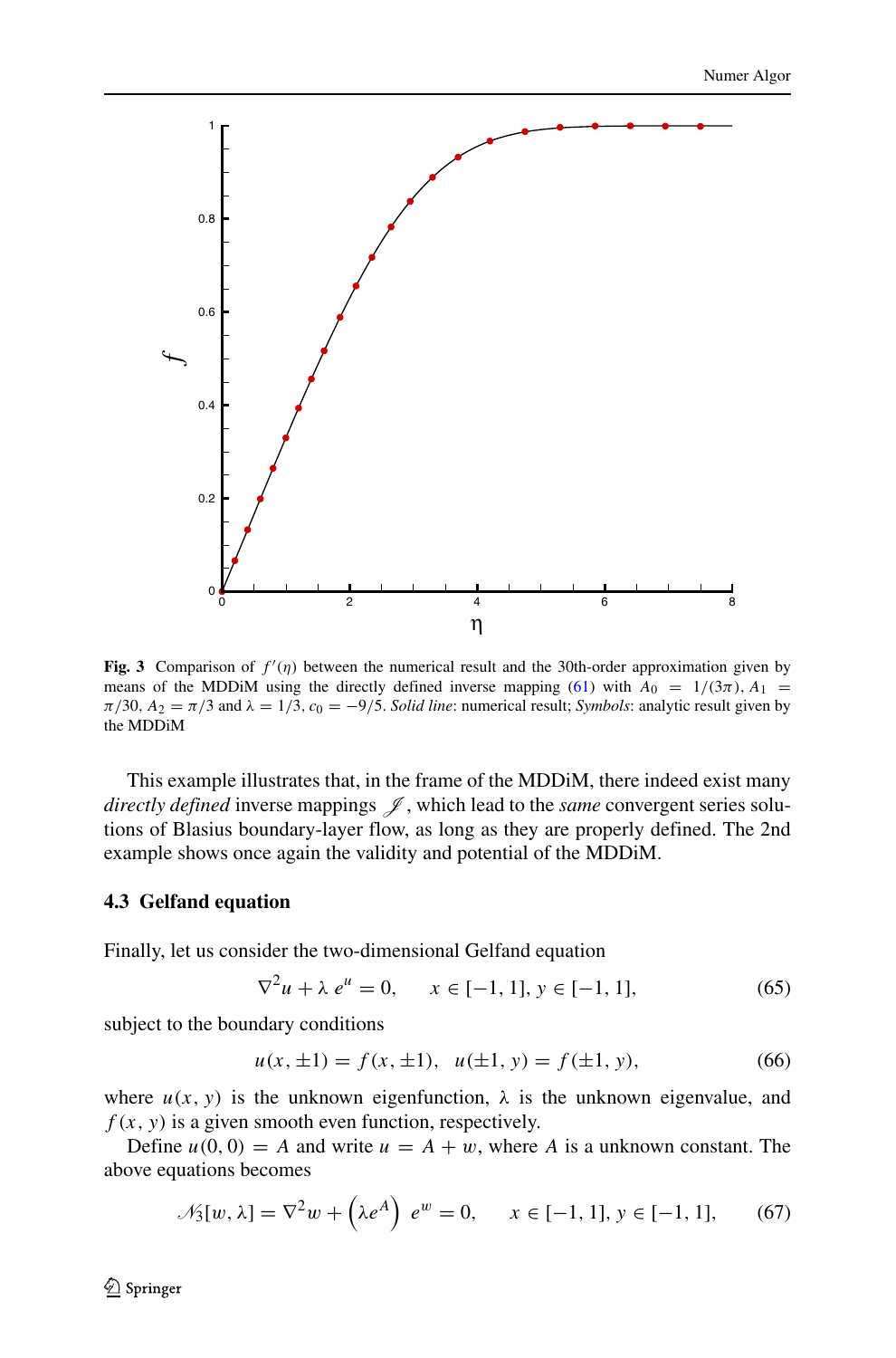subject to the boundary conditions

<span id="page-22-0"></span>
$$
w(x, \pm 1) = -A + f(x, \pm 1), \ \ w(\pm 1, y) = -A + f(\pm 1, y), \tag{68}
$$

with the restriction

<span id="page-22-3"></span>
$$
w(0,0) = 0.\t(69)
$$

Obviously, for a given A, if  $w(x, y)$  and  $\lambda$  satisfy the governing equation [\(67\)](#page-21-1) and the boundary conditions [\(68\)](#page-22-0), then all of  $w(-x, y)$ ,  $w(x, -y)$  and  $w(-x, -y)$  are its solutions, since  $f(x, y)$  is an even function. So,  $w(x, y)$  is an even function of x and *y*, and thus can be expressed by

$$
w(x, y) = \sum_{m=0}^{+\infty} \sum_{n=0}^{+\infty} a_{m,n} x^{2m} y^{2n}.
$$
 (70)

Define the sets

<span id="page-22-1"></span>
$$
V = U = \left\{ \sum_{m=0}^{+\infty} \sum_{n=0}^{+\infty} a_{m,n} x^{2m} y^{2n} \middle| a_{m,n} \in \mathbf{R} \right\}
$$
(71)

and

<span id="page-22-2"></span>
$$
\hat{V} = \left\{ \sum_{m=1}^{+\infty} \sum_{n=1}^{+\infty} a_{m,n} \ x^{2m} \ y^{2n} \middle| a_{m,n} \in \mathbf{R} \right\}.
$$
 (72)

In the frame of the MDDiM, we have the *m*th-order approximation

$$
w \approx w_0(x, y) + \sum_{n=1}^m w_n(x, y), \quad \lambda \approx \sum_{n=0}^m \lambda_n,
$$

where  $w_0(x, y)$  is the initial guess, and

$$
w_n(x, y) = \hat{w}_n + w_n^*, \quad n \ge 1,
$$
 (73)

in which

$$
\hat{w}_n(x, y) = \chi_n w_{n-1}(x, y) + c_0 \mathcal{J} \left[ \delta_{n-1}(x, y) \right]
$$
 (74)

is a special solution,  $w_n^*(x, y)$  is a primary solution,  $c_0$  is the "convergence-control parameter", and

$$
\delta_k = \mathscr{D}_k \left\{ \mathscr{N}_3 \left[ \sum_{i=0}^{+\infty} \lambda_i q^i, \sum_{i=0}^{+\infty} u_i q^i \right] \right\}
$$

$$
= \nabla^2 w_k + e^A \sum_{i=0}^k \lambda_{k-i} G_k(x, y), \qquad (75)
$$

with the definition

$$
G_0 = e^{u_0}, \quad G_k = \sum_{i=0}^{k-1} \left(1 - \frac{i}{k}\right) w_{k-i} G_i,
$$

2 Springer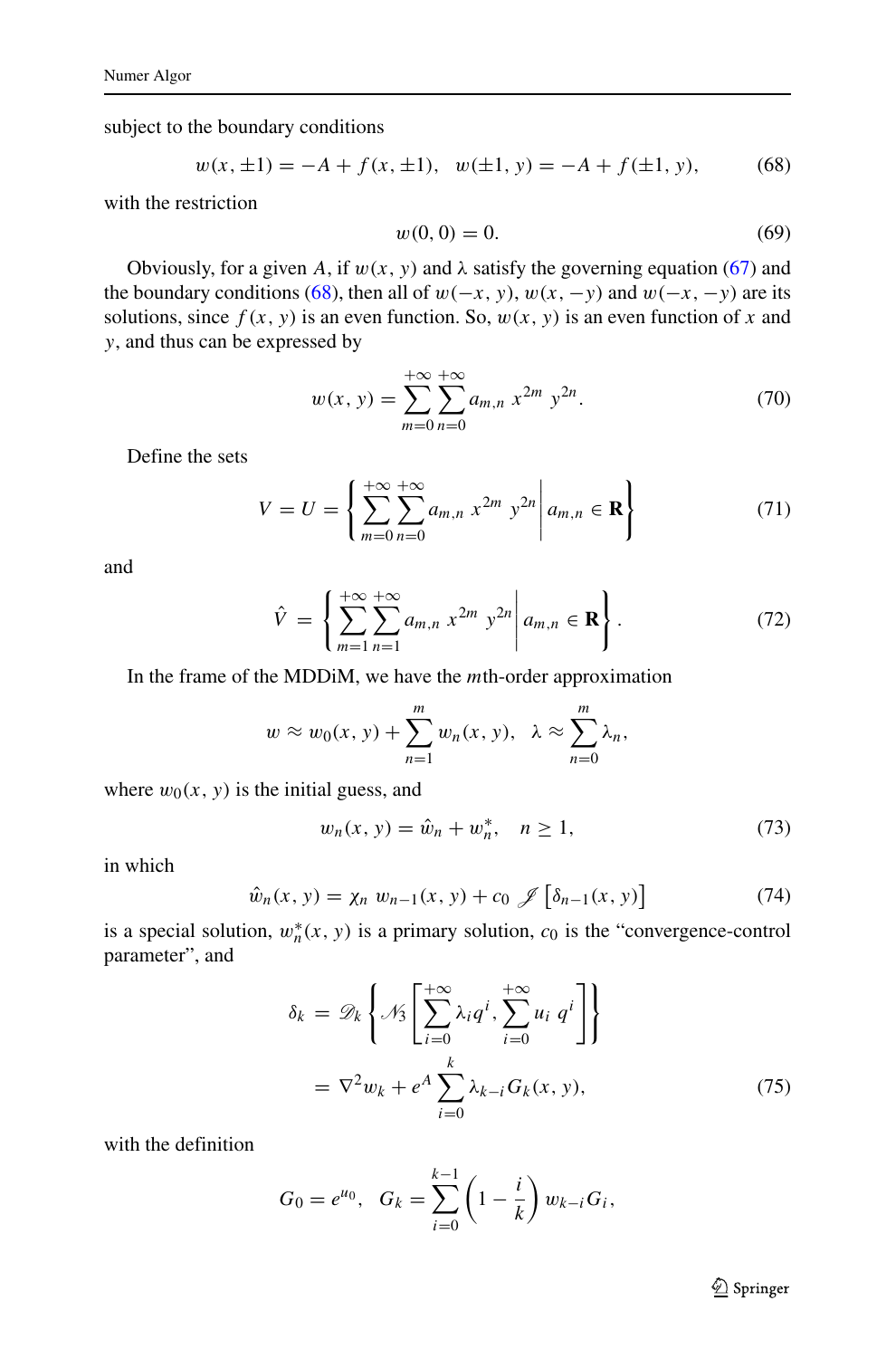respectively. Note that  $\delta_k \in U$ . Thus, in the frame of the MDDiM, we *directly define* an inverse mapping  $\mathscr{J} : U \to \hat{V}$ , say,

<span id="page-23-1"></span>
$$
\mathscr{J}\left[x^m \; y^n\right] = \frac{x^{m+2} \; y^{n+2}}{(m^2 + B_1 m + B_0)(n^2 + B_1 n + B_0)}, \quad m \ge 0, n \ge 0,
$$
 (76)

where  $B_0 > 0$  and  $B_1 > 0$  are constants, and *U* and  $\hat{V}$  are defined by [\(71\)](#page-22-1) and [\(72\)](#page-22-2), respectively.

For the sake of the completeness, we have the primary solution  $w_n^* \in V^*$ , where

$$
V^* = \left\{ \sum_{m=0}^{+\infty} \left( a_{m,0} \ x^{2m} + a_{0,m} \ y^{2n} \right) \middle| a_{m,0}, a_{0,m} \in \mathbf{R} \right\},\tag{77}
$$

since  $w_n \in V$  and  $\hat{w}_n \in V$ . The primary solution  $w_n^*$  is determined by the boundary conditions

$$
w_n - \chi_n w_{n-1} = c_1 \left[ w_{n-1} + (1 - \chi_n)[A - f(x, y)] \right], \text{at } x = \pm 1, y = \pm 1, (78)
$$

where  $c_1$  is the 2nd "convergence-control parameter". For simplicity, write

<span id="page-23-0"></span>
$$
w_n = \Gamma_n(x, y), \quad \text{at } x = \pm 1 \text{ or } y = \pm 1,
$$
 (79)

where

$$
\Gamma_n(x, y) = \chi_n w_{n-1} + c_1 \left[ w_{n-1} + (1 - \chi_n)[A - f(x, y)] \right].
$$

Substituting  $w_n = \hat{w}_n + w_n^*$  into the boundary conditions [\(79\)](#page-23-0), we have the primary solution

$$
w_n^*(x, y) = -\hat{w}_n(x, \pm 1) - \hat{w}_n(\pm 1, y) + \hat{w}_n(\pm, \pm 1)
$$
  
 
$$
+ \Gamma_n(x, \pm 1) + \Gamma_n(\pm 1, y) - \Gamma_n(\pm 1, \pm 1).
$$
 (80)

Finally, we have the solution

$$
w_n(x, y) = \hat{w}_n(x, y) - \hat{w}_n(x, \pm 1) - \hat{w}_n(\pm 1, y) + \hat{w}_n(\pm, \pm 1)
$$
  
+
$$
\Gamma_n(x, \pm 1) + \Gamma_n(\pm 1, y) - \Gamma_n(\pm 1, \pm 1),
$$
(81)

which satisfies all of the boundary conditions [\(79\)](#page-23-0). Up to now,  $\lambda_{k-1}$  is unknown. Note that, according to the restriction condition [\(69\)](#page-22-3), we have  $w_n(0, 0) = 0$ . This just provides us an algebraic equation for the unknown  $\lambda_{n-1}$ . For simplicity, we choose the initial guess  $w_0(x, y) = 0$ . Then, using the above approach, we can gain  $w_1, \lambda_0$ , then  $w_2$ ,  $\lambda_1$ , and so on, step by step.

Note that there exist two convergence-control parameters  $c_0$  and  $c_1$ . Besides, we have great freedom to choose the two auxiliary parameters  $B_0$  and  $B_1$  in the directly defined inverse mapping [\(76\)](#page-23-1). It is found that the convergent series solution can be obtained by means of choosing proper convergence-control parameters  $c_0$ ,  $c_1$  and the two auxiliary parameters  $B_0$ ,  $B_1$  in [\(76\)](#page-23-1). For example, in case of  $f(x, y) = 0$ , we gain the good approximation of  $u(x, y)$  and  $\lambda$  for  $A \in [0, 12]$  by means of choosing  $B_1 = \pi$ ,  $B_0 = \pi/2$  and  $c_0 = 3/4$ ,  $c_1 = -3/4$ , as shown in Fig. [4.](#page-24-0) Such kind of inverse mapping is *not* unique: the same convergent result can be obtained by means of choosing  $B_1 = 3$ ,  $B_0 = 2$  and  $c_0 = 1$ ,  $c_1 = -1$ . This illustrates that we indeed have large freedom and great flexibility to directly define the inverse mapping  $(76)!$  $(76)!$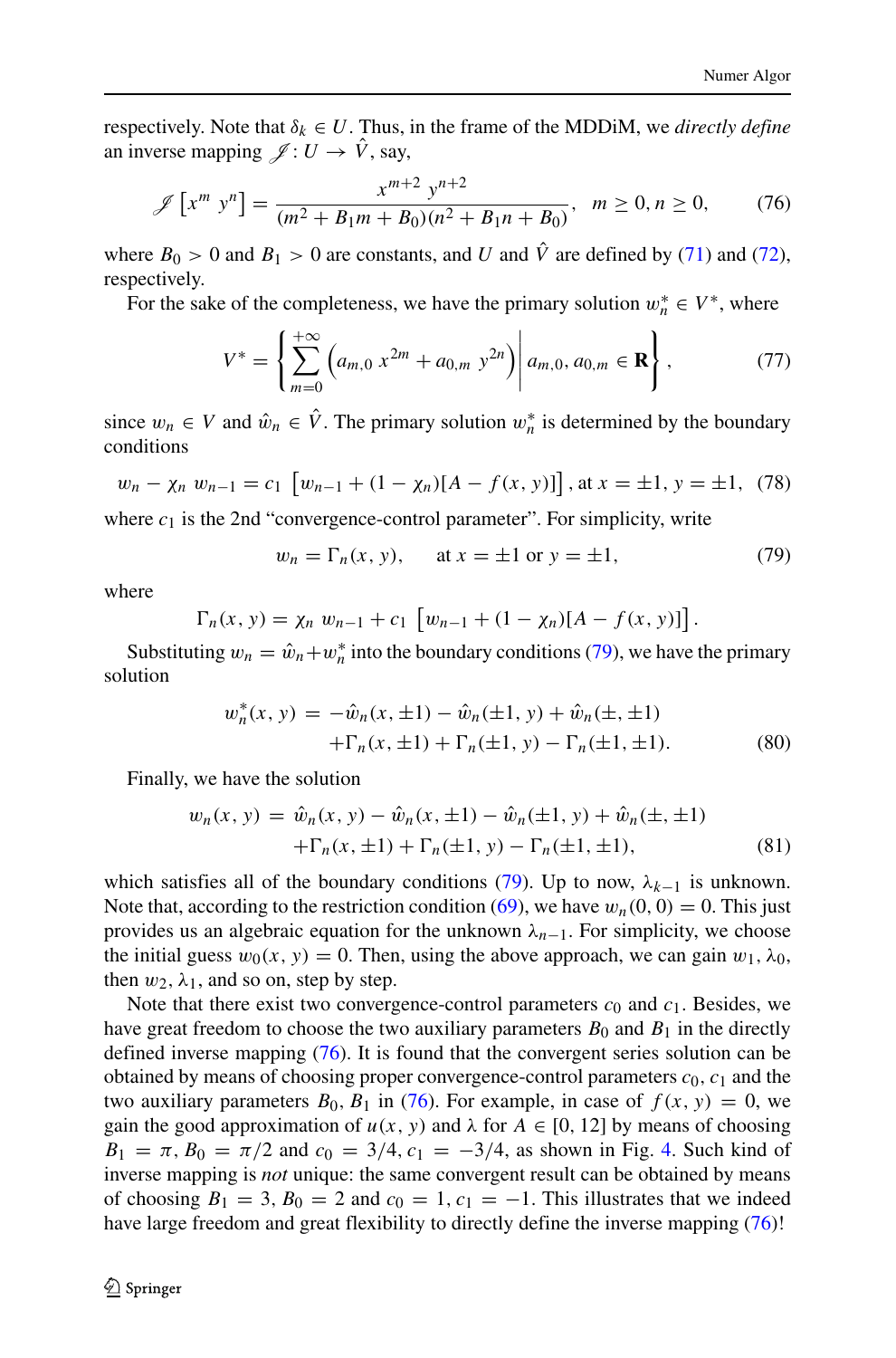<span id="page-24-0"></span>

**Fig. 4** The eigenvalue of the Gelfand equation in case of  $f(x, y) = 0$  by means of the MDDiM using the directly defining inverse mapping [\(76\)](#page-23-1) with  $B_1 = \pi$ ,  $B_0 = \pi/2$  and  $c_0 = 3/4$ ,  $c_1 = -3/4$ . *Solid line*: 20th-order approximation; *Symbols*: 25th-order approximation

Similarly, in case of

$$
f(x, y) = \pm \frac{(1 + x^2)(1 + y^2)}{10},
$$
\n(82)

we gain the good approximation of  $u(x, y)$  and  $\lambda$  for  $A \in [0, 12]$  by means of  $B_1 =$  $\pi$ ,  $B_0 = \pi/2$  and  $c_0 = 1/2$ ,  $c_1 = -1/2$ , as shown in Fig. [5.](#page-25-0)

In case of

$$
f(x, y) = \pm (x^2 - x^2y^2 + y^2)/2,
$$
 (83)

the good approximation of  $u(x, y)$  and  $\lambda$  for  $A \in [0, 12]$  are gained by means of  $B_1 = \pi$ ,  $B_0 = \pi/2$  and  $c_0 = 1/2$ ,  $c_1 = -1/2$ , as shown in Fig. [6.](#page-26-0) In case of

$$
f(x, y) = \cos(x) + \cos(y),\tag{84}
$$

the good approximation of  $u(x, y)$  and  $\lambda$  for  $A \in [0, 12]$  are gained by means of  $B_1 = \pi$ ,  $B_0 = \pi/2$  and  $c_0 = 1$ ,  $c_1 = -1$ , as shown in Fig. [7.](#page-27-1) Here, we use

$$
\cos(x) + \cos(y) \approx 2 - \frac{1}{2}(x^2 + y^2) + \frac{1}{24}(x^4 + y^4) - \frac{1}{720}(x^6 + y^6),
$$

which is a good approximation for all  $x \in [-1, 1]$  and  $y \in [-1, 1]$ . In case of

$$
f(x, y) = \cos[\sin(x)] - \exp(y^2),
$$
 (85)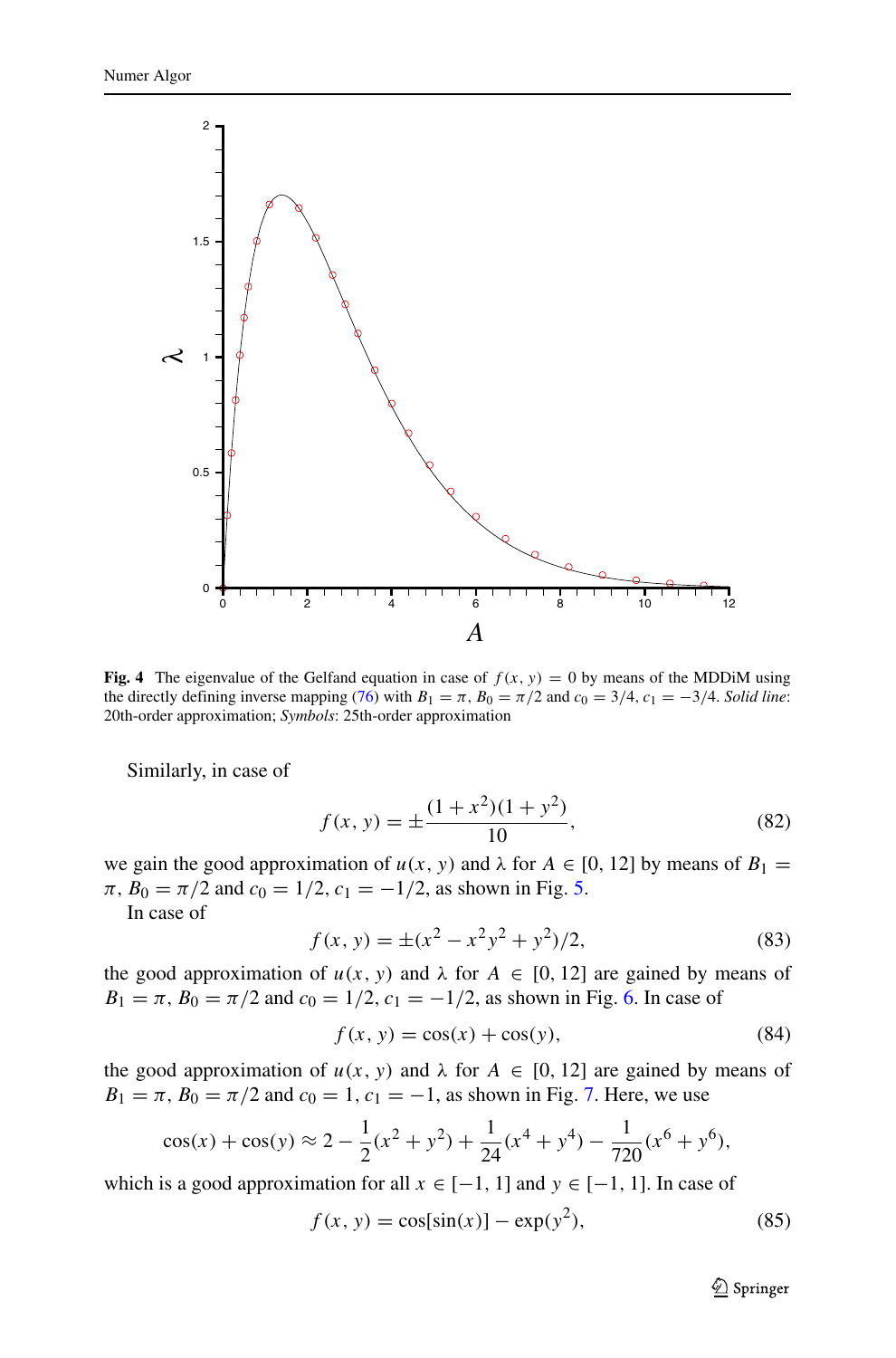<span id="page-25-0"></span>

**Fig. 5** The eigenvalue of the Gelfand equation in case of  $f(x, y) = \pm (1 + x^2)(1 + y^2)/10$  by means of the MDDiM using the directly defining inverse mapping [\(76\)](#page-23-1) with  $B_1 = \pi$ ,  $B_0 = \pi/2$  and  $c_0 = 1/2$ ,  $c_1 =$ −1*/*2. *Lines*: 20th-order approximation; *Symbols*: 25th-order approximation. *Solid line*: *f (x, y)* = *(*1 +  $(x^2)(1 + y^2)/10$ ; *Dashed line*:  $f(x, y) = -(1 + x^2)(1 + y^2)/10$ 

the good approximation of  $u(x, y)$  and  $\lambda$  for  $A \in [0, 12]$  are gained by means of  $B_1 = \pi$ ,  $B_0 = \pi/2$  and  $c_0 = 3/4$ ,  $c_1 = -3/4$ , as shown in Fig. [7.](#page-27-1) Here, we use

$$
\cos[\sin(x)] - \exp(y^2) \approx -\frac{1}{2}x^2 + \frac{5}{24}x^4 - \frac{37}{720}x^6 + \frac{457}{40320}x^8 - \frac{389}{172800}x^{10} - \left(y^2 + \frac{1}{2}y^4 + \frac{1}{6}y^6 + \frac{1}{24}y^8 + \frac{1}{120}y^{10}\right),
$$
 (86)

which is a good approximation for all  $x \in [-1, 1]$  and  $y \in [-1, 1]$ . Thus, by means of the MDDiM, the two-dimensional Gelfand equation [\(65\)](#page-21-2) and [\(66\)](#page-21-3) with rather complicated even function  $f(x, y)$  can be easily solved in a straight-forward way. Note that the inverse mapping  $\mathscr J$  (which leads to convergent results) is *not* unique in all of these cases.

Finally, it should be mentioned that, when  $B_1 = 3$  and  $B_0 = 2$ , the directly defined inverse mapping [\(76\)](#page-23-1) can be expressed in a differential form

$$
\mathcal{L}u = \mathcal{J}^{-1}u = \frac{\partial^4 u}{\partial x^2 \partial y^2},\tag{87}
$$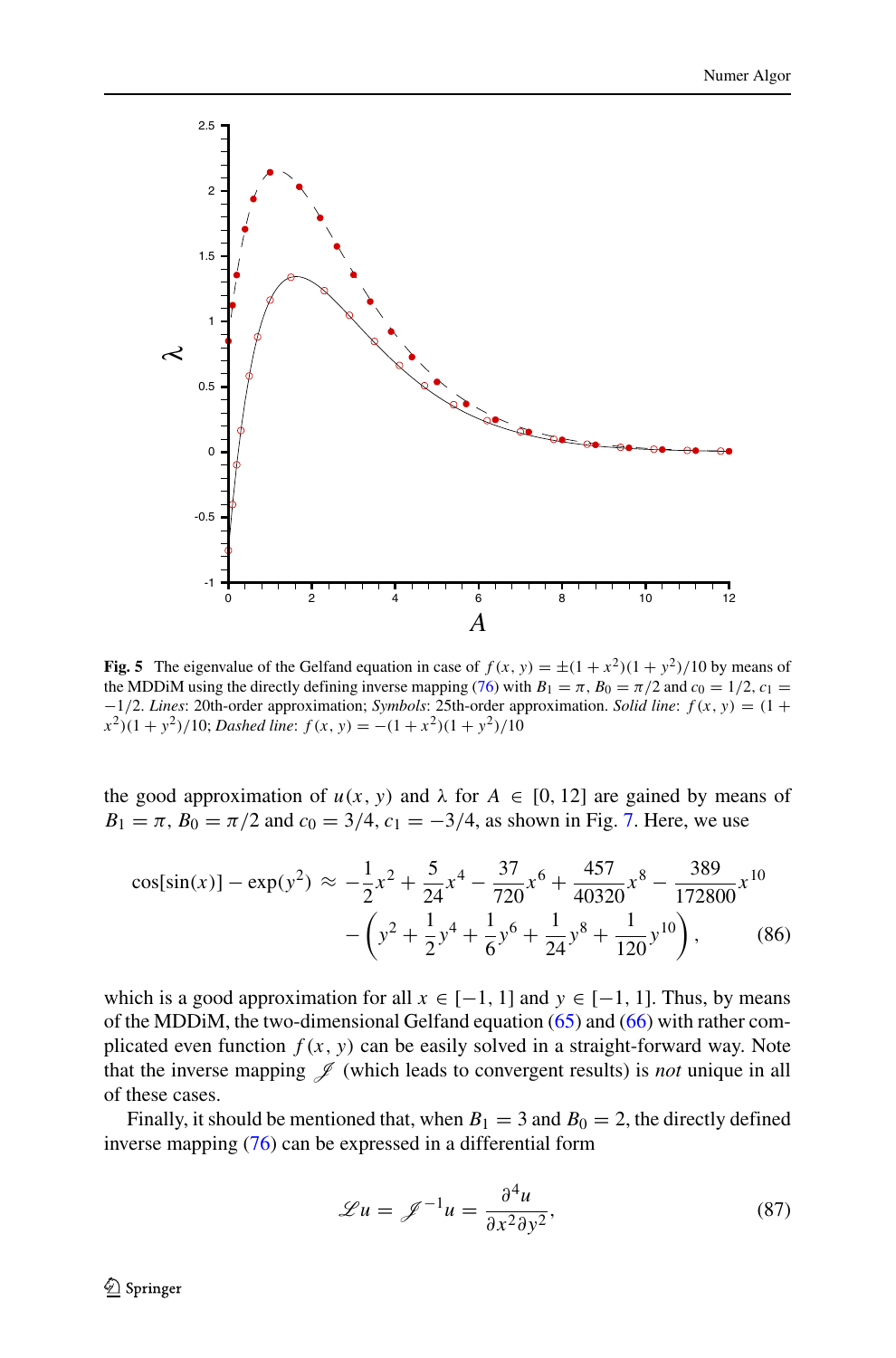<span id="page-26-0"></span>

**Fig. 6** The eigenvalue of the Gelfand equation in case of  $f(x, y) = \pm (x^2 - x^2y^2 + y^2)/2$  by means of the MDDiM using the directly defining inverse mapping [\(76\)](#page-23-1) with  $B_1 = \pi$ ,  $B_0 = \pi/2$  and  $c_0 = 1/2$ ,  $c_1 =$ <sup>−</sup>1*/*2. *Lines*: 20th-order approximation; *Symbols*: 25th-order approximation. *Solid line*: *f (x, y)* <sup>=</sup> *(x*<sup>2</sup> <sup>−</sup>  $(x^{2}y^{2} + y^{2})/2$ ; *Dashed line*:  $f(x, y) = -(x^{2} - x^{2}y^{2} + y^{2})/2$ 

which is used by Liao and Tan [\[28\]](#page-31-5) in the frame of the normal HAM. As mentioned in [\[28\]](#page-31-5), the original 2nd-order Gelfand equation is transferred into an infinite number of 4th-order linear differential equations governed by an auxiliary linear operator  $\mathscr L$  defined above. This is very difficult to understand in the frame of the traditional methods for differential equations, which often transfer a *n*th-order differential equation to some sub-equations but only with the *same* order. However, in the frame of the MDDiM, it is easy and straight-forward to understand it, since the MDDiM is based on a mapping that is *more general* than a differential operator. Especially, it should be emphasized that, when  $B_2 = \pi$  and  $B_0 = \pi/2$  (as we used in this paper), the auxiliary linear operator  $\mathcal{L} = \mathcal{I}^{-1}$  can *not* be expressed in a differential form! Fortunately, we now need *not* consider the auxiliary linear operator  $\mathscr L$  at all, mainly because the MDDiM is based on the *directly defined* inverse mapping J , *without* considering its original auxiliary operator  $\mathscr{L}$ . This opens a new, more general way to solve nonlinear differential equations, which is fundamentally different from the traditional methods.

All of these examples illustrate the validity of the MDDiM, and especially the great freedom and large flexibility of directly defining the inverse mapping  $\mathscr J$  for various types of nonlinear problems.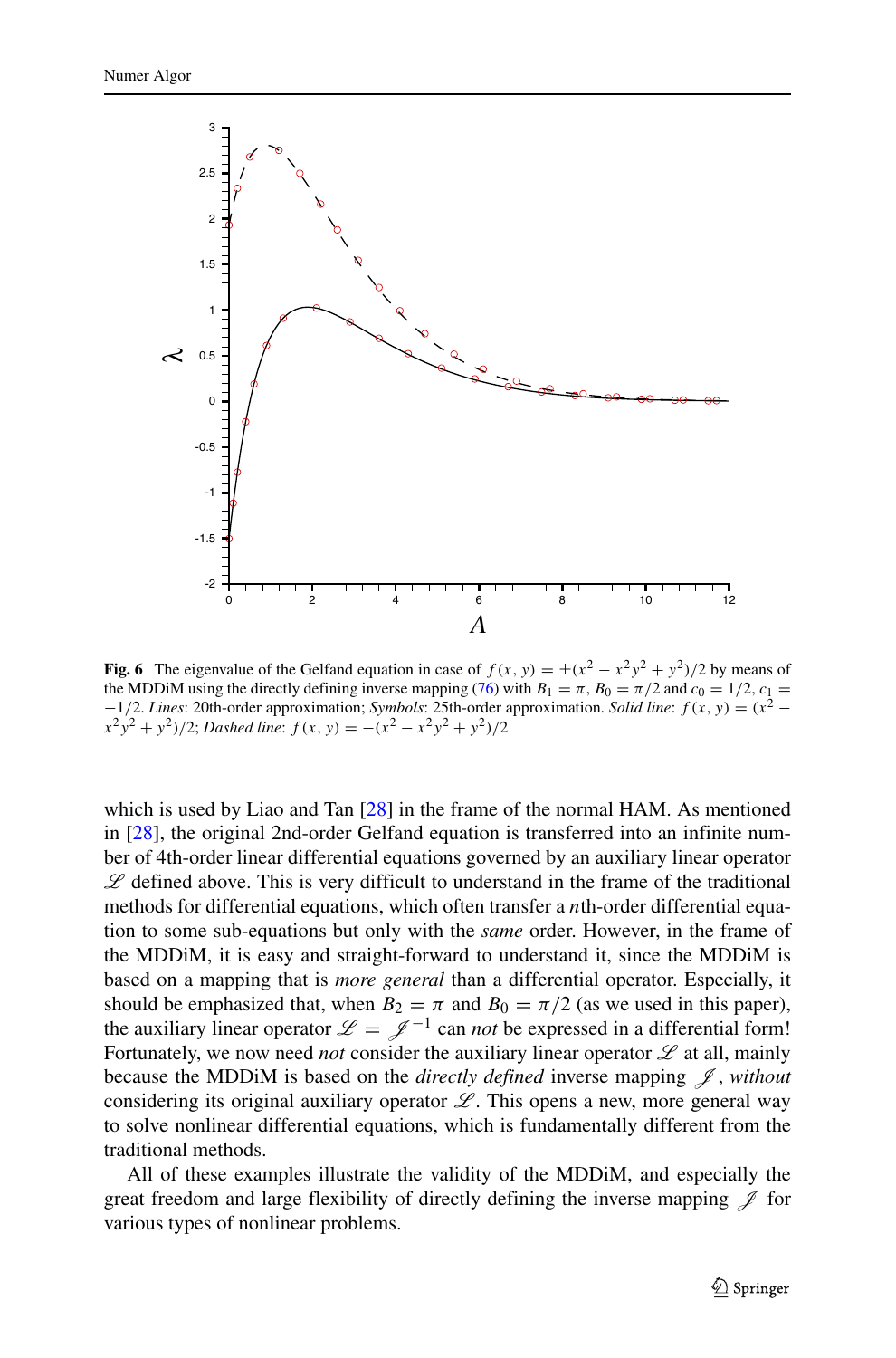<span id="page-27-1"></span>

**Fig. 7** The eigenvalue of the Gelfand equation in cases of  $f(x, y) = \cos x + \cos y$  and  $f(x, y) =$  $cos[sin(x)]-exp(y^2)$  by means of the MDDiM using the directly defining inverse mapping [\(76\)](#page-23-1) with  $B_1 =$  $\pi$ ,  $B_0 = \pi/2$  and  $c_0 = 1$ ,  $c_1 = -1$ . *Lines*: 15th-order approximation; *Symbols*: 20th-order approximation. *Solid line*:  $f(x, y) = \cos x + \cos y$ ; *Dashed line*:  $f(x, y) = \cos[\sin(x)] - \exp(y^2)$ 

### <span id="page-27-0"></span>**5 Concluding remarks**

In scientific computation, it is time-consuming to calculate inverse operators of a differential equation. Can we solve a nonlinear differential equation without calculating any inverse operators?

The answer is positive: we can indeed solve nonlinear differential equations by directly defining an inverse mapping  $\mathscr{J}$ , as described in this article. In this work, the "method of directly defining inverse mapping" (MDDiM) is proposed based on the homotopy analysis method  $(HAM)$  [\[2](#page-30-1)[–6\]](#page-30-2), a widely used analytic approximation technique for highly nonlinear problems. By means of the MDDiM, one indeed can solve a nonlinear differential equation *without* searching for any inverse operators at all, as illustrated in this paper. From this viewpoint, the MDDiM is fundamentally different from the traditional ones, which often spend lots of time to calculate inverse operators.

To simplify the use of the MDDiM, some rules are given to guide how to directly define an inverse mapping  $\mathscr J$ . Besides, a convergence theorem is proved, which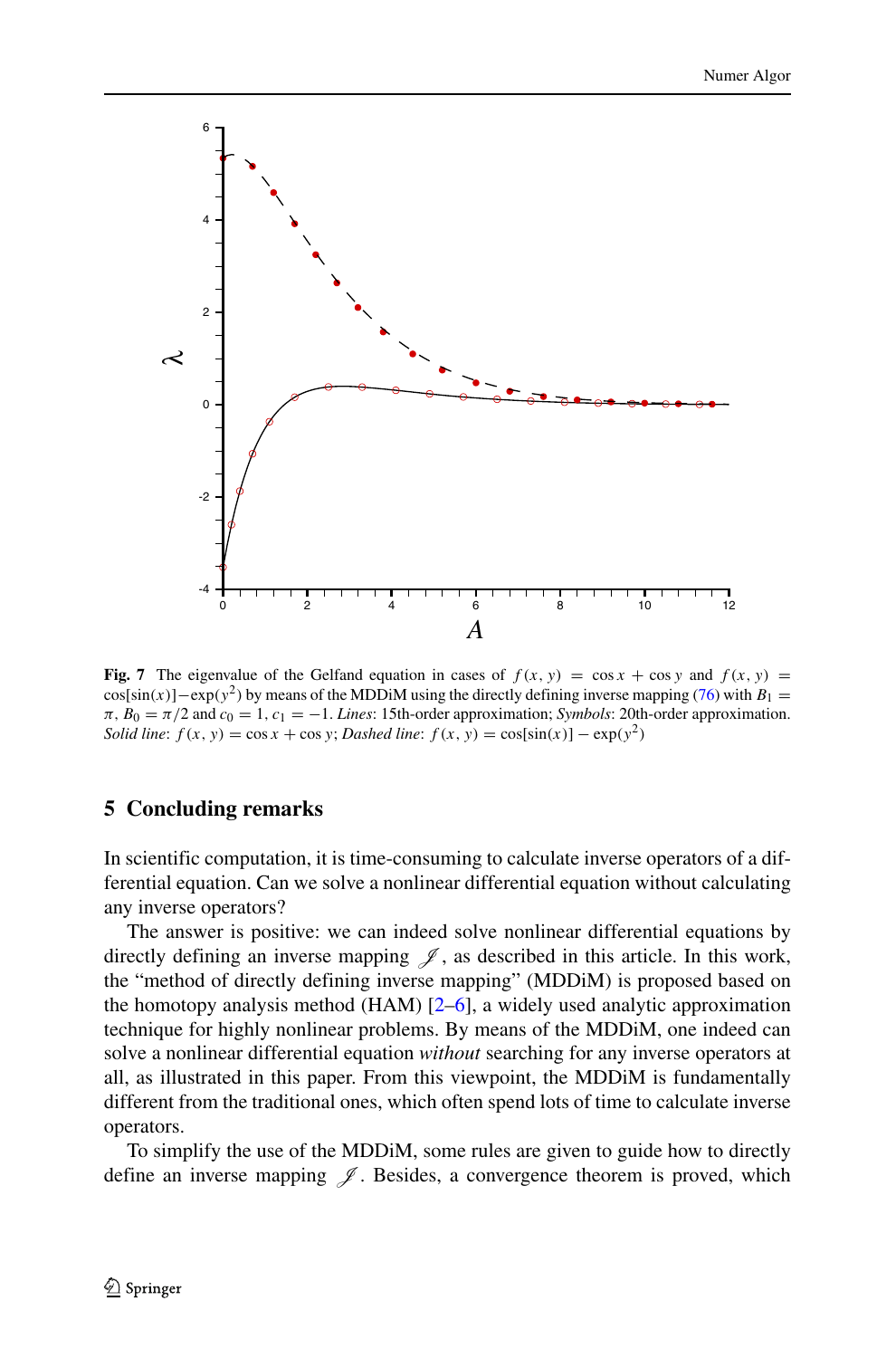guarantees that a convergent series solution given by the MDDiM must be one solution of problems under consideration. In addition, three examples are used to illustrate the validity and potential of the MDDiM.

The MDDiM can be regarded as a generalization of the HAM and other traditional methods: it directly uses mappings between base functions, instead of differential operators. Note that mapping is more general than differential operator. So, theoretically speaking, the MDDiM is more general than the normal HAM and other traditional methods which are based on differential operators.

In the frame of the normal HAM, the 2nd-order two-dimensional Gelfand equation were replaced by an infinite number of the 4th-order (two-dimensional) linear differential equations, as shown by Liao and Tan [\[28\]](#page-31-5) who gained accurate approximations with good agreement to numerical ones. However, this is very difficult to understand in the frame of the traditional methods for differential equations. But, from the viewpoint of the MDDiM, it is easy and straight-forward to understand, since the MDDiM gives up the concept of "differential operator" at all: it is based on directly defining inverse *mapping* that is a concept more general than "differential operator".

Note that many differential equations have their equivalent form in integral. This suggests that many integral equations can be solved by means of MDDiM. Although the three examples used in this paper are boundary-value problems, the MDDiM should be also valid for some initial problems whose solutions are not chaotic.

In summary, the MDDiM might bring us a completely new, quite general way to solve nonlinear differential equations, if base functions and inverse mapping are properly chosen. Without doubt, the MDDiM is at its very beginning, and thus further theoretical researches and more applications are certainly needed in future.

**Acknowledgment** This work is partly supported by National Natural Science Foundation of China (Approval No. 11272209 and No. 11432009) and State Key Laboratory of Ocean Engineering (Approval No.GKZD010065).

## Appendix A: The properties of the homotopy-derivative  $\mathscr{D}_m$

For two series

$$
\phi(x; q) = \sum_{k=0}^{+\infty} u_k(x) q^k, \qquad \psi(x; q) = \sum_{k=0}^{+\infty} w_k(x) q^k,
$$

where  $\phi(x; q)$  and  $\psi(x; q)$  are analytic in  $q \in [0, a]$ , it holds for integer  $m \ge 0$  that

$$
\mathscr{D}_m[\phi] = u_m,\tag{88}
$$

$$
\mathscr{D}_m[q^k \phi] = \mathscr{D}_{m-k}[\phi] = \begin{cases} u_{m-k} & \text{when } 1 \le k \le m, \\ 0 & \text{when } k > m, \end{cases}
$$
 (89)

$$
\mathscr{D}_m[\phi\psi] = \sum_{k=0}^m \mathscr{D}_k[\phi] \mathscr{D}_{m-k}[\psi] = \sum_{k=0}^m u_k w_{m-k}
$$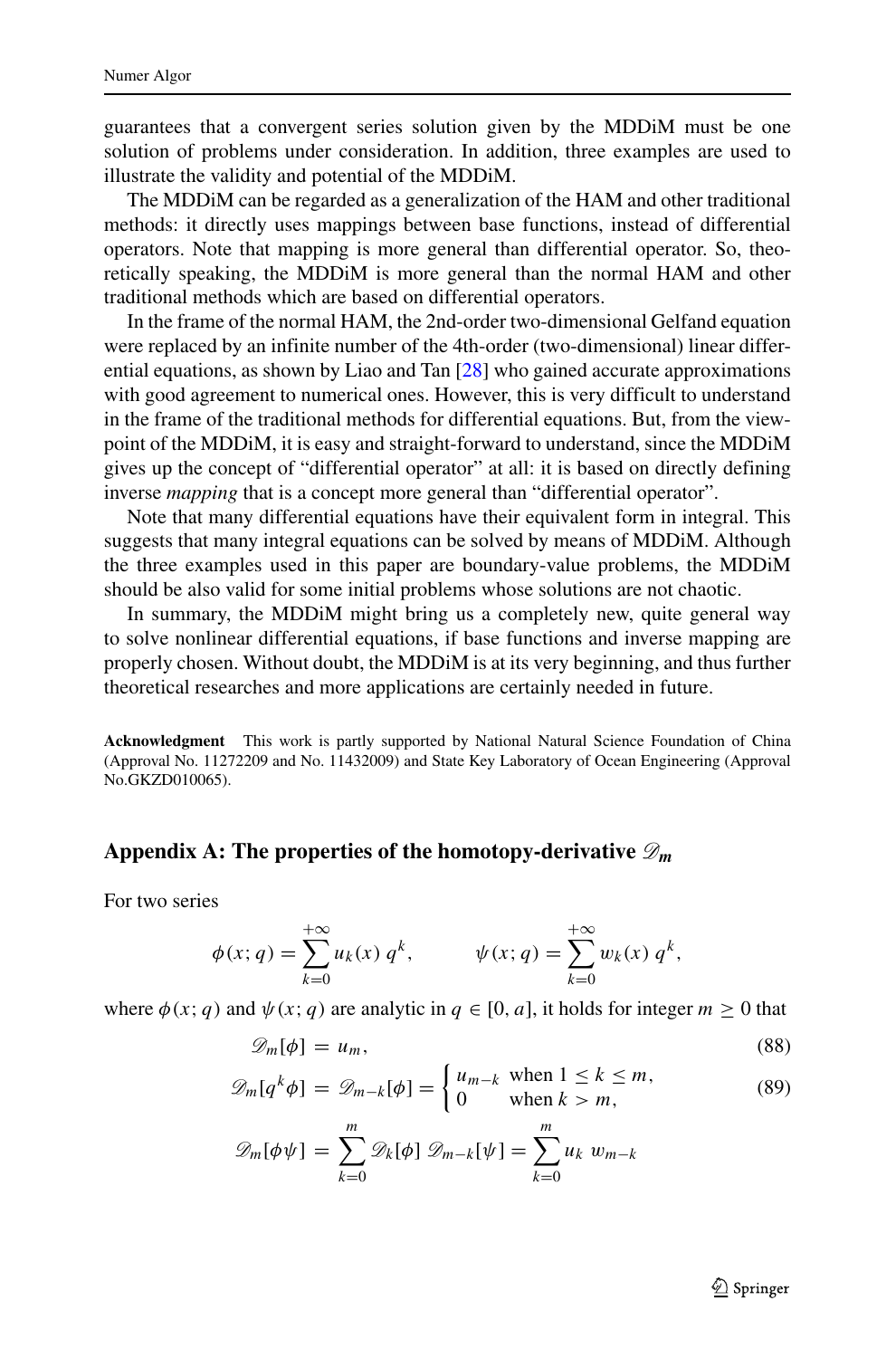$$
= \sum_{k=0}^{m} \mathscr{D}_k[\psi] \mathscr{D}_{m-k}[\phi] = \sum_{k=0}^{m} w_k u_{m-k}, \qquad (90)
$$

$$
\mathscr{D}_m[\phi^{n+1}] = \sum_{k=0}^m \mathscr{D}_k[\phi] \mathscr{D}_{m-k}[\phi^n] = \sum_{k=0}^m u_k \mathscr{D}_{m-k}[\phi^n]. \tag{91}
$$

Besides, it holds

$$
\mathscr{D}_m[\phi^n] = \sum_{r_1=0}^m u_{m-r_1} \sum_{r_2=0}^{r_1} u_{r_1-r_2} \sum_{r_3=0}^{r_2} u_{r_2-r_3} \cdots \sum_{r_{n-1}=0}^{r_{n-2}} u_{r_{n-2}-r_{n-1}} u_{r_{n-1}},
$$
(92)

and

$$
\mathcal{D}_m[f(x)\,\phi + g(x)\,\psi] = f(x)\mathcal{D}_m[\phi] + g(x)\mathcal{D}_m[\psi] \tag{93}
$$

for arbitrary function *f* and *g* independent of *q*, and

$$
\mathscr{D}_m\left[\mathscr{L}[\phi]\right] = \mathscr{L}[\mathscr{D}_m[\phi]] = \mathscr{L}[u_m] \tag{94}
$$

for a linear operator  $\mathscr{L}$ , respectively. In addition, it holds the recursion formulas

$$
\mathscr{D}_0\left[e^{\alpha\phi}\right] = e^{\alpha u_0},\tag{95}
$$

$$
\mathscr{D}_m\left[e^{\alpha\phi}\right] = \alpha \sum_{k=0}^{m-1} \left(1 - \frac{k}{m}\right) u_{m-k} \mathscr{D}_k\left[e^{\alpha\phi}\right];\tag{96}
$$

$$
\mathcal{D}_0[\sin \phi] = \sin(u_0), \quad \mathcal{D}_0[\cos \phi] = \cos(u_0), \tag{97}
$$

$$
\mathscr{D}_m\left[\sin\phi\right] = \sum_{k=0}^{m-1} \left(1 - \frac{k}{m}\right) u_{m-k} \mathscr{D}_k\left[\cos\phi\right],\tag{98}
$$

$$
\mathscr{D}_m\left[\cos\phi\right] = -\sum_{k=0}^{m-1} \left(1 - \frac{k}{m}\right) u_{m-k} \mathscr{D}_k\left[\sin\phi\right] \tag{99}
$$

for  $m \geq 1$ . In general, it holds the recursion formulas

$$
\mathscr{D}_0[f(\phi)] = f(u_0),\tag{100}
$$

$$
\mathcal{D}_m[f(\phi)] = \sum_{k=0}^{m-1} \left(1 - \frac{k}{m}\right) u_{m-k} \mathcal{D}_k[f'(\phi)]
$$

$$
= \sum_{k=0}^{m-1} \left(1 - \frac{k}{m}\right) u_{m-k} \frac{\partial {\{\mathcal{D}_k[f(\phi)]\}}}{\partial u_0}
$$
(101)

for  $m \geq 1$ , where  $f(\phi)$  is a smooth function.

For detailed derivation of these properties, please refer to Liao [\[29\]](#page-31-6) and Section [4.2](#page-18-0) of Liao's book [\[4\]](#page-30-5).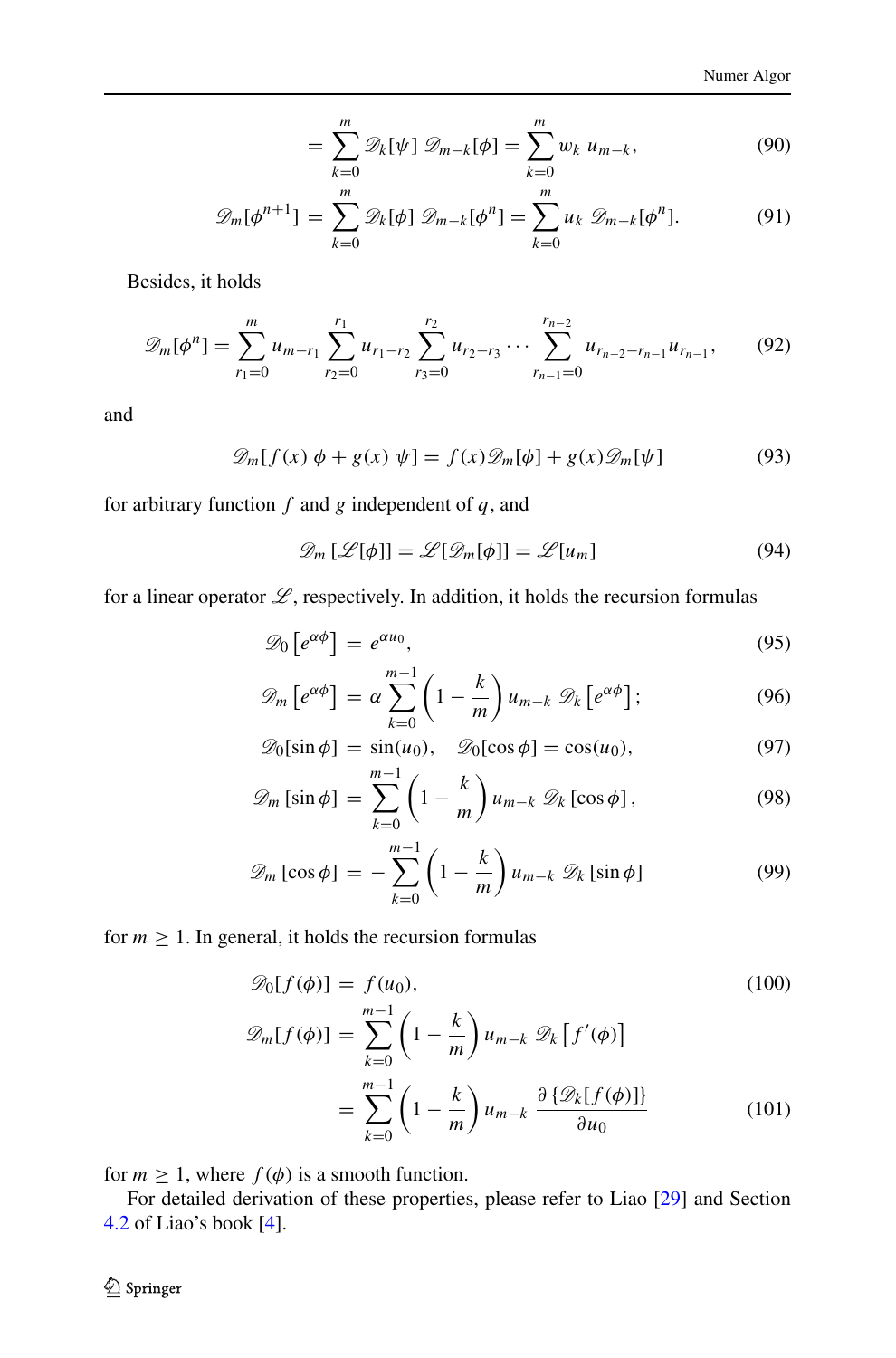Using the above properties, one can derive some other formulas. For example, it holds

$$
\mathcal{D}_{m+1}[\sin(q\phi)] = \mathcal{D}_{m+1}\left[q \left\{\frac{\sin(q\phi)}{q}\right\}\right]
$$

$$
= \mathcal{D}_1[q]\mathcal{D}_m\left[\frac{\sin(q\phi)}{q}\right]
$$

$$
= \mathcal{D}_m\left[\frac{\sin(q\phi)}{q}\right].
$$
(102)

So, using the recursion formulas mentioned above, one can get  $\mathscr{D}_m[q^{-1} \sin(q\phi)]$ .

### **References**

- <span id="page-30-0"></span>1. Nayfeh, A.H.: Perturbation Methods. Wiley (2000)
- <span id="page-30-1"></span>2. Liao, S.: Proposed Homotopy Analysis Techniques for the Solution of Nonlinear Problem, Ph.D. thesis, Shanghai Jiao Tong University (1992)
- <span id="page-30-4"></span>3. Liao, S.: Beyond Perturbation: Introduction to the Homotopy Analysis Method. CRC Press (2003)
- <span id="page-30-5"></span>4. Liao, S.: Homotopy Analysis Method in Nonlinear Differential Equations. Springer and Higher Education Press (2012)
- 5. Liao, S. (ed.): Advances in the Homotopy Analysis Method. World Scientific Publisher (2013)
- <span id="page-30-2"></span>6. Kuppalapalle, V., Van Gorder, R.A.: Nonlinear Flow Phenomena and Homotopy Analysis: Fluid Flow and Heat Transfer. Springer-Verlag, New York (2013)
- <span id="page-30-3"></span>7. Adomian, G.: Solving Frontier Problems of Physics: The Decomposition Method. Kluwer Academic Publishers (1994)
- <span id="page-30-6"></span>8. He, J.: Homotopy perturbation technique. Comput. Meth. Appl. Mech. Eng. **178**, 257–262 (1999)
- <span id="page-30-7"></span>9. He, J.: Variational iteration method - a kind of non-linear analytical technique: Some examples. Int. J. Non-Linear Mech. **34**, 699–708 (1999)
- <span id="page-30-8"></span>10. Sajid, M., Hayat, T., Asghar, S.: Comparison between the HAM and HPM solutions of thin film flows of non-Newtonian fluids on a moving belt. Nonlinear Dyn. **50**, 27–35 (2007)
- <span id="page-30-9"></span>11. Van Gorder, R.A.: The variational iteration method is a special case of the homotopy analysis method. Applied Mathematics Letters **45**, 81–85 (2015)
- <span id="page-30-10"></span>12. Abbasbandy, S.: The application of the homotopy analysis method to solve a generalized Hirota-Satsuma coupled KdV equation. Phys. Lett. A **361**, 478–483 (2007)
- 13. Song, H., Tao, L.: Homotopy analysis of 1D unsteady, nonlinear groundwater flow through porous media. J. Coastal Res. **50**, 292–295 (2007)
- 14. Wu, Y.Y., Cheung, K.F.: Homotopy solution for nonlinear differential equations in wave propagation problems. Wave Motion **46**, 1–14 (2009)
- 15. Van Gorder, R.A., Vajravelu, K.: On the selection of auxiliary functions, operators, and convergencecontrol parameters in the applications of the homotopy analysis method to nonlinear differential equation: A general approach. Commun. Nonlinear Sci. Numer. Simul. **14**, 4078–4089 (2009)
- 16. Mastroberardino, A.: Homotopy analysis method applied to electrohydrodynamic flow. Commun. Nonlinear Sci. Numer. Simulat. **16**, 2730–2736 (2011)
- 17. Motsa, S.S., Sibanda, P., Auad, F.G., Shateyi, S.: A new spectral homotopy analysis method for the MHD Jeffery-Hamel problem. Comput. Fluids **39**, 1219–1225 (2010)
- 18. Liang, S., Liu, S.: An open problem on the optimality of an asymptotic solution to Duffing's nonlinear oscillation problem. Commun. Nonlinear Sci. Numer. Simul. **19**, 4189–4195 (2014)
- 19. Liao, S., Cheung, K.F.: Homotopy analysis of nonlinear progressive waves in deep water. J. Eng. Math. **45**, 105–116 (2003)
- 20. Liao, S.: An optimal homotopy-analysis approach for strongly nonlinear differential equations. Commun. Nonlinear Sci. Numer. Simul. **15**, 2315–2332 (2010)
- 21. Cheng, J., Zhu, S., Liao, S.: An explicit series approximation to the optimal exercise boundary of american put options. Commun. Nonlinear Sci. Numer. Simul. **15**, 1148–1158 (2010)